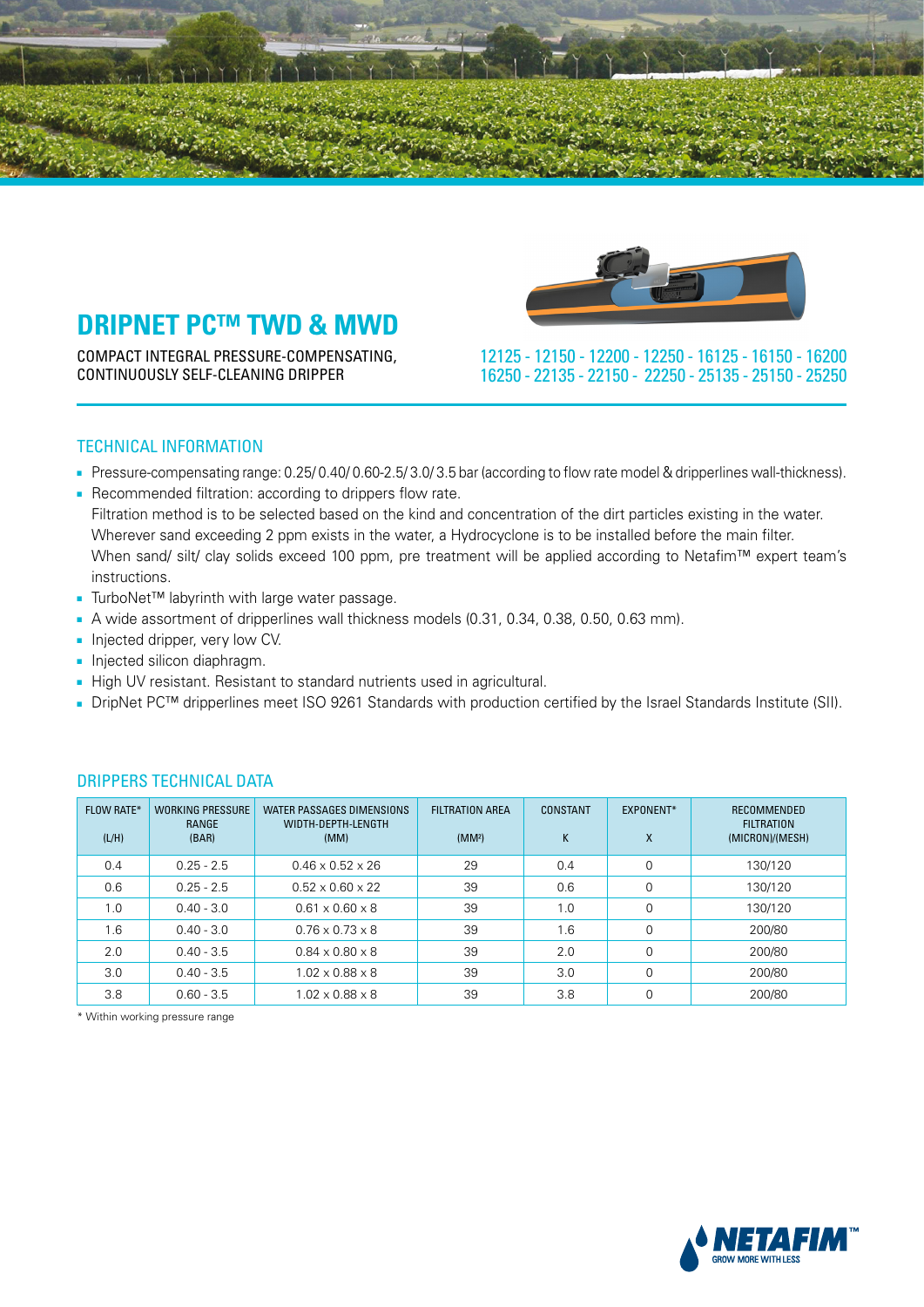#### DRIPPERLINES TECHNICAL DATA

| <b>MODEL</b> | <b>INSIDE DIAMETER</b><br>(MM) | <b>WALL THICKNESS</b><br>(MM) | <b>OUTSIDE DIAMETER</b><br>(MM) | <b>MAX. WORKING PRESSURE</b><br>(BAR) | <b>MAXIMUM FLUSHING PRESSURE</b><br>(BAR) | <b>KD</b> |
|--------------|--------------------------------|-------------------------------|---------------------------------|---------------------------------------|-------------------------------------------|-----------|
| 12125        | 11.8                           | 0.31                          | 12.42                           | 2.5                                   | 2.9                                       | 1.35      |
| 12150        | 11.8                           | 0.38                          | 12.56                           | 3.0                                   | 3.5                                       | 1.35      |
| 12200        | 11.8                           | 0.50                          | 12.80                           | $3.0*$                                | 3.9                                       | 1.35      |
| 12250        | 11.8                           | 0.63                          | 13.06                           | $3.0*$                                | 3.9                                       | 1.35      |
| 16125        | 16.2                           | 0.31                          | 16.82                           | 1.8                                   | 2.1                                       | 0.40      |
| 16150        | 16.2                           | 0.38                          | 16.96                           | 2.2                                   | 2.5                                       | 0.40      |
| 16200        | 15.5                           | 0.50                          | 16.50                           | 2.5                                   | 3.3                                       | 0.40      |
| 16250        | 15.5                           | 0.63                          | 16.76                           | 2.8                                   | 3.6                                       | 0.40      |
| 22135        | 22.2                           | 0.34                          | 22.88                           | 1.5                                   | 1.7                                       | 0.18      |
| 22150        | 22.2                           | 0.38                          | 22.96                           | 1.8                                   | 2.1                                       | 0.18      |
| 22250        | 22.2                           | 0.63                          | 23.46                           | 2.5                                   | 2.9                                       | 0.18      |
| 25135        | 25.0                           | 0.34                          | 25.68                           | 1.2                                   | 1.4                                       | 0.04      |
| 25150        | 25.0                           | 0.38                          | 25.76                           | 1.4                                   | 1.6                                       | 0.04      |
| 25250        | 25.0                           | 0.63                          | 26.26                           | 2.0                                   | 2.3                                       | 0.04      |

\*Maximum working pressure is defined by the dripper and not by the dripperline wall thickness

### DRIPPERLINES PACKAGE DATA (ON CARTON COILS)

| <b>MODEL</b> | <b>WALL</b><br><b>THICKNESS</b><br>(MM) | <b>COIL LENGTH</b><br>(M) | <b>DISTANCE BETWEEN</b><br><b>DRIPPERS</b><br>(M) | AVERAGE* COIL<br><b>WEIGHT</b><br>(KG) | <b>COILS PER</b><br><b>PALLET</b><br>(UNITS) | COILS IN A 40 FEET<br><b>CONTAINER</b><br>(UNITS) | TOTAL IN A 40 FEET<br><b>CONTAINER</b><br>(M) |
|--------------|-----------------------------------------|---------------------------|---------------------------------------------------|----------------------------------------|----------------------------------------------|---------------------------------------------------|-----------------------------------------------|
|              |                                         | 1000                      | 0.15                                              | 17.5                                   |                                              |                                                   | 480000                                        |
| 12125        | 0.31                                    | 1100                      | 0.20 to 0.25                                      | 16.3                                   | 12                                           | 480                                               | 528000                                        |
|              |                                         | 1200                      | 0.30 to 1.00                                      | 15.6                                   |                                              |                                                   | 576000                                        |
|              |                                         | 800                       | 0.10 to 0.19                                      | 14.8                                   |                                              |                                                   | 384000                                        |
| 12150        | 0.38                                    | 900                       | 0.20 to 0.35                                      | 14.5                                   | 12                                           | 480                                               | 432000                                        |
|              |                                         | 900                       | 0.40 to 1.00                                      | 14.0                                   |                                              |                                                   | 432000                                        |
|              |                                         | 750                       | 0.10 to 0.19                                      | 17.1                                   |                                              |                                                   | 360000                                        |
| 12200        | 0.50                                    | 850                       | 0.20 to 0.35                                      | 17.4                                   | 12                                           | 480                                               | 408000                                        |
|              |                                         | 850                       | 0.40 to 1.00                                      | 16.9                                   |                                              |                                                   | 408000                                        |
|              |                                         | 650                       | 0.15                                              | 19.5                                   |                                              |                                                   | 312000                                        |
| 12250        | 0.63                                    | 700                       | 0.20 to 0.25                                      | 20.4                                   | 12                                           | 480                                               | 336000                                        |
|              |                                         | 800                       | 0.30 to 1.00                                      | 19.1                                   |                                              |                                                   | 384000                                        |
|              |                                         | 1200                      | 0.10 to 0.19                                      | 25.0                                   |                                              |                                                   | 576000                                        |
| 16125        | 0.31                                    | 1350                      | 0.20 to 0.35                                      | 24.8                                   | 12                                           | 480                                               | 648000                                        |
|              |                                         | 1500                      | 0.40 to 1.00                                      | 26.5                                   |                                              |                                                   | 720000                                        |
|              |                                         | 950                       | 0.10 to 0.19                                      | 23.3                                   |                                              |                                                   | 456000                                        |
| 16150        | 0.38                                    | 1100                      | 0.20 to 0.35                                      | 24.2                                   | 12                                           | 480                                               | 528000                                        |
|              |                                         | 1200                      | 0.40 to 1.00                                      | 25.6                                   |                                              |                                                   | 576000                                        |
|              |                                         | 750                       | 0.10 to 0.19                                      | 19.9                                   |                                              |                                                   | 360000                                        |
| 16200        | 0.50                                    | 800                       | 0.20 to 0.35                                      | 19.6                                   | 12                                           | 480                                               | 384000                                        |
|              |                                         | 850                       | 0.40 to 1.00                                      | 19.1                                   |                                              |                                                   | 408000                                        |
|              |                                         | 750                       | 0.10 to 0.19                                      | 26.5                                   |                                              |                                                   | 360000                                        |
| 16250        | 0.63                                    | 800                       | 0.20 to 0.35                                      | 26.9                                   | 12                                           | 480                                               | 384000                                        |
|              |                                         | 800                       | 0.40 to 1.00                                      | 26.1                                   |                                              |                                                   | 384000                                        |
|              |                                         | 800                       | 0.10 to 0.19                                      | 23.5                                   |                                              |                                                   | 384000                                        |
| 22135        | 0.34                                    | 850                       | 0.20 to 0.35                                      | 22.9                                   | 12                                           | 480                                               | 408000                                        |
|              |                                         | 950                       | 0.40 to 1.00                                      | 24.5                                   |                                              |                                                   | 456000                                        |
|              |                                         | 700                       | 0.10 to 0.19                                      | 22.6                                   |                                              |                                                   | 336000                                        |
| 22150        | 0.38                                    | 800                       | 0.20 to 0.35                                      | 23.8                                   | 12                                           | 480                                               | 384000                                        |
|              |                                         | 850                       | 0.40 to 1.00                                      | 24.4                                   |                                              |                                                   | 408000                                        |
|              |                                         | 450                       | 0.10 to 0.19                                      | 26.6                                   |                                              |                                                   | 216000                                        |
| 22250        | 0.63                                    | 500                       | 0.20 to 0.35                                      | 28.0                                   | 12                                           | 480                                               | 240000                                        |
|              |                                         | 500                       | 0.40 to 1.00                                      | 27.4                                   |                                              |                                                   | 240000                                        |
|              |                                         | 650                       | 0.10 to 0.19                                      | 19.3                                   |                                              |                                                   | 312000                                        |
| 25135        | 0.34                                    | 800                       | 0.20 to 0.35                                      | 20.0                                   | 12                                           | 480                                               | 384000                                        |
|              |                                         | 800                       | 0.40 to 1.00                                      | 20.9                                   |                                              |                                                   | 384000                                        |
|              |                                         | 550                       | 0.10 to 0.19                                      | 19.4                                   |                                              |                                                   | 264000                                        |
| 25150        | 0.38                                    | 700                       | 0.20 to 0.35                                      | 20.0                                   | 12                                           | 480                                               | 336000                                        |
|              |                                         | 700                       | 0.40 to 1.00                                      | 22.2                                   |                                              |                                                   | 336000                                        |
|              |                                         | 450                       | 0.10 to 0.19                                      | 24.4                                   |                                              |                                                   | 216000                                        |
| 25250        | 0.63                                    | 500                       | 0.20 to 0.35                                      | 26.2                                   | 12                                           | 480                                               | 240000                                        |
|              |                                         | 500                       | 0.40 to 1.00                                      | 25.4                                   |                                              |                                                   | 240000                                        |

\* According to drippers spacing

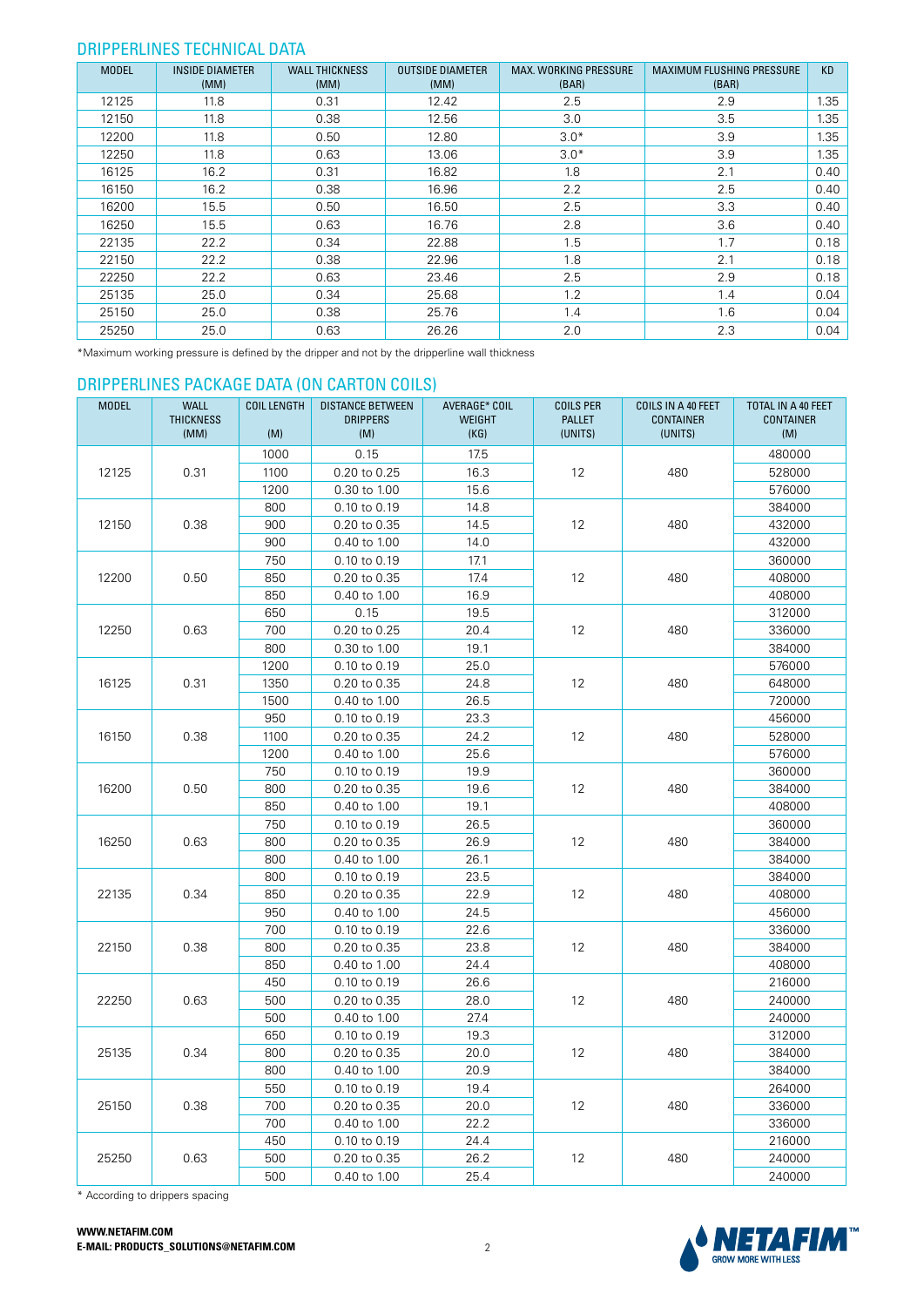|                 |                                |     |     |     | DISTANCE BETWEEN DRIPPERS (METER) |     |     |     |     |     |
|-----------------|--------------------------------|-----|-----|-----|-----------------------------------|-----|-----|-----|-----|-----|
|                 | <b>INLET PRESSURE</b><br>(BAR) | 0.2 | 0.3 | 0.4 | 0.5                               | 0.6 | 0.7 | 0.8 | 0.9 | 1.0 |
| <b>UPHILL</b>   | 1.0                            | 98  | 131 | 157 | 179                               | 196 | 210 | 222 | 231 | 239 |
| 2%              | 1.5                            | 126 | 173 | 212 | 246                               | 274 | 300 | 322 | 341 | 358 |
|                 | 2.0                            | 146 | 202 | 250 | 293                               | 331 | 364 | 394 | 420 | 445 |
|                 | 2.5                            | 162 | 226 | 282 | 331                               | 375 | 415 | 451 | 484 | 514 |
|                 |                                |     |     |     |                                   |     |     |     |     |     |
|                 | 1.0                            | 112 | 159 | 203 | 244                               | 283 | 319 | 354 | 387 | 419 |
| <b>FLAT</b>     | 1.5                            | 137 | 196 | 251 | 302                               | 349 | 394 | 438 | 479 | 519 |
| <b>TERRAIN</b>  | 2.0                            | 156 | 223 | 285 | 344                               | 398 | 449 | 499 | 546 | 592 |
|                 | 2.5                            | 171 | 245 | 314 | 378                               | 437 | 494 | 549 | 601 | 651 |
|                 |                                |     |     |     |                                   |     |     |     |     |     |
|                 | 1.0                            | 126 | 188 | 251 | 313                               | 375 | 437 | 498 | 561 | 622 |
| <b>DOWNHILL</b> | 1.5                            | 149 | 221 | 290 | 359                               | 427 | 494 | 560 | 626 | 691 |
| 2%              | 2.0                            | 167 | 245 | 320 | 395                               | 467 | 538 | 609 | 678 | 747 |
|                 | 2.5                            | 181 | 265 | 346 | 425                               | 501 | 576 | 650 | 723 | 794 |

#### DRIPNET PC™ 12125/12150/12200/12250 • ID 11.8 MM • KD 1.35 • FLOW RATE 0.4 L/H

Minimum considered pressure 0.4 bar Max. working pressure acoording the dripperline wall thickness definition

## MAX. LATERAL LENGTH (METERS) AT DIFFERENT INLET PRESSURE AND DIFFERENT SLOPES

DRIPNET PC™ 12125/12150/12200/12250 • ID 11.8 MM • KD 1.35 • FLOW RATE 0.6 L/H

|                 |                                |     |     |     |     | DISTANCE BETWEEN DRIPPERS (METER) |     |     |     |     |
|-----------------|--------------------------------|-----|-----|-----|-----|-----------------------------------|-----|-----|-----|-----|
|                 | <b>INLET PRESSURE</b><br>(BAR) | 0.2 | 0.3 | 0.4 | 0.5 | 0.6                               | 0.7 | 0.8 | 0.9 | 1.0 |
| <b>UPHILL</b>   | 1.0                            | 77  | 105 | 129 | 148 | 164                               | 179 | 191 | 202 | 211 |
| 2%              | 1.5                            | 98  | 137 | 170 | 198 | 224                               | 246 | 267 | 285 | 302 |
|                 | 2.0                            | 114 | 159 | 198 | 234 | 266                               | 295 | 321 | 345 | 367 |
|                 | 2.5                            | 126 | 176 | 222 | 262 | 299                               | 333 | 364 | 392 | 419 |
|                 |                                |     |     |     |     |                                   |     |     |     |     |
|                 | 1.0                            | 86  | 122 | 156 | 188 | 217                               | 245 | 272 | 298 | 323 |
| <b>FLAT</b>     | 1.5                            | 105 | 151 | 192 | 232 | 268                               | 303 | 337 | 368 | 399 |
| <b>TERRAIN</b>  | 2.0                            | 120 | 171 | 219 | 264 | 306                               | 346 | 384 | 420 | 456 |
|                 | 2.5                            | 131 | 188 | 240 | 290 | 336                               | 380 | 422 | 463 | 501 |
|                 |                                |     |     |     |     |                                   |     |     |     |     |
|                 | 1.0                            | 94  | 139 | 184 | 228 | 272                               | 315 | 358 | 401 | 444 |
| <b>DOWNHILL</b> | 1.5                            | 112 | 165 | 216 | 266 | 314                               | 362 | 409 | 455 | 501 |
| 2%              | 2.0                            | 126 | 184 | 240 | 294 | 347                               | 398 | 449 | 499 | 547 |
|                 | 2.5                            | 137 | 200 | 260 | 318 | 374                               | 428 | 482 | 535 | 586 |

Minimum considered pressure 0.4 bar

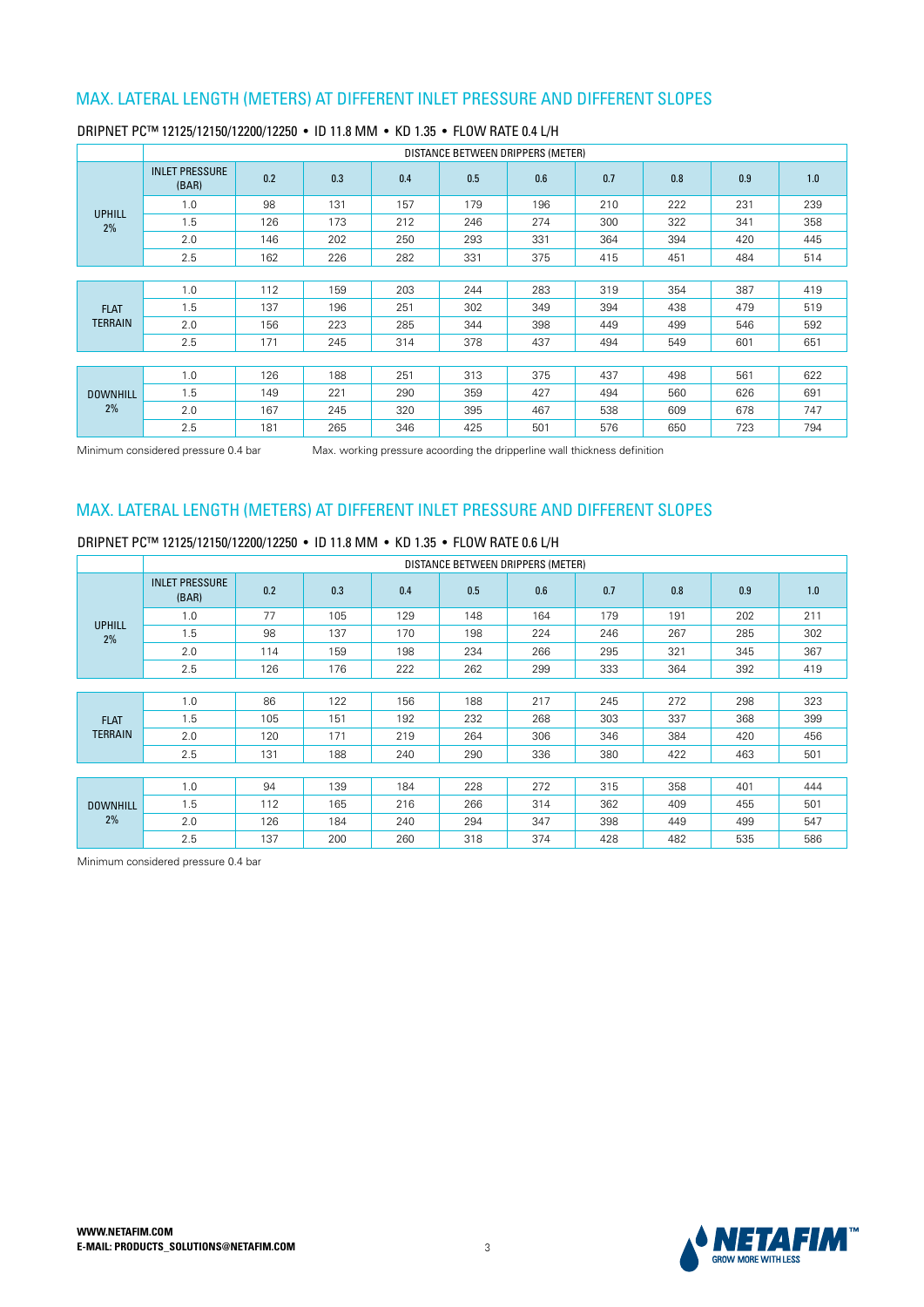|                 |                                |     |     |     | DISTANCE BETWEEN DRIPPERS (METER) |     |     |     |     |     |
|-----------------|--------------------------------|-----|-----|-----|-----------------------------------|-----|-----|-----|-----|-----|
|                 | <b>INLET PRESSURE</b><br>(BAR) | 0.2 | 0.3 | 0.4 | 0.5                               | 0.6 | 0.7 | 0.8 | 0.9 | 1.0 |
| <b>UPHILL</b>   | 1.0                            | 57  | 79  | 98  | 114                               | 128 | 141 | 153 | 163 | 172 |
| 2%              | 1.5                            | 72  | 101 | 126 | 149                               | 169 | 188 | 206 | 221 | 236 |
|                 | 2.0                            | 82  | 116 | 146 | 174                               | 199 | 222 | 243 | 263 | 281 |
|                 | 2.5                            | 91  | 129 | 162 | 194                               | 222 | 249 | 273 | 296 | 318 |
|                 |                                |     |     |     |                                   |     |     |     |     |     |
|                 | 1.0                            | 61  | 88  | 112 | 135                               | 156 | 176 | 196 | 214 | 232 |
| <b>FLAT</b>     | 1.5                            | 75  | 108 | 138 | 166                               | 193 | 218 | 242 | 265 | 287 |
| <b>TERRAIN</b>  | 2.0                            | 85  | 122 | 157 | 189                               | 220 | 249 | 276 | 302 | 328 |
|                 | 2.5                            | 94  | 134 | 172 | 208                               | 241 | 273 | 303 | 332 | 360 |
|                 |                                |     |     |     |                                   |     |     |     |     |     |
|                 | 1.0                            | 65  | 96  | 126 | 156                               | 184 | 212 | 240 | 268 | 295 |
| <b>DOWNHILL</b> | 1.5                            | 79  | 115 | 150 | 184                               | 216 | 248 | 279 | 310 | 340 |
| 2%              | 2.0                            | 89  | 129 | 168 | 205                               | 241 | 275 | 309 | 342 | 375 |
|                 | 2.5                            | 97  | 140 | 182 | 222                               | 260 | 298 | 334 | 369 | 404 |

#### DRIPNET PC™ 12125/12150/12200/12250 • ID 11.8 MM • KD 1.35 • FLOW RATE 1.0 L/H

Minimum considered pressure 0.4 bar

# MAX. LATERAL LENGTH (METERS) AT DIFFERENT INLET PRESSURE AND DIFFERENT SLOPES

DRIPNET PC™ 12125/12150/12200/12250 • ID 11.8 MM • KD 1.35 • FLOW BATE 1.6 L/H

|                     |                                |     |     |     |     | DISTANCE BETWEEN DRIPPERS (METER) |     |     |     |     |
|---------------------|--------------------------------|-----|-----|-----|-----|-----------------------------------|-----|-----|-----|-----|
|                     | <b>INLET PRESSURE</b><br>(BAR) | 0.2 | 0.3 | 0.4 | 0.5 | 0.6                               | 0.7 | 0.8 | 0.9 | 1.0 |
|                     | 1.0                            | 43  | 60  | 75  | 88  | 100                               | 111 | 121 | 130 | 138 |
| <b>UPHILL</b><br>2% | 1.5                            | 53  | 75  | 95  | 113 | 130                               | 144 | 158 | 172 | 184 |
|                     | 2.0                            | 61  | 87  | 110 | 131 | 151                               | 169 | 186 | 202 | 217 |
|                     | 2.5                            | 67  | 96  | 122 | 146 | 167                               | 188 | 207 | 225 | 243 |
|                     |                                |     |     |     |     |                                   |     |     |     |     |
|                     | 1.0                            | 45  | 65  | 82  | 99  | 115                               | 130 | 145 | 158 | 171 |
| <b>FLAT</b>         | 1.5                            | 55  | 79  | 102 | 123 | 142                               | 160 | 178 | 195 | 212 |
| <b>TERRAIN</b>      | 2.0                            | 63  | 90  | 116 | 139 | 161                               | 183 | 203 | 223 | 242 |
|                     | 2.5                            | 69  | 99  | 127 | 153 | 178                               | 201 | 224 | 246 | 266 |
|                     |                                |     |     |     |     |                                   |     |     |     |     |
|                     | 1.0                            | 47  | 69  | 90  | 111 | 130                               | 150 | 169 | 187 | 206 |
| <b>DOWNHILL</b>     | 1.5                            | 57  | 83  | 108 | 132 | 155                               | 177 | 198 | 220 | 241 |
| 2%                  | 2.0                            | 64  | 94  | 121 | 148 | 173                               | 197 | 222 | 245 | 268 |
|                     | 2.5                            | 70  | 102 | 132 | 161 | 188                               | 215 | 240 | 266 | 290 |

Minimum considered pressure 0.4 bar

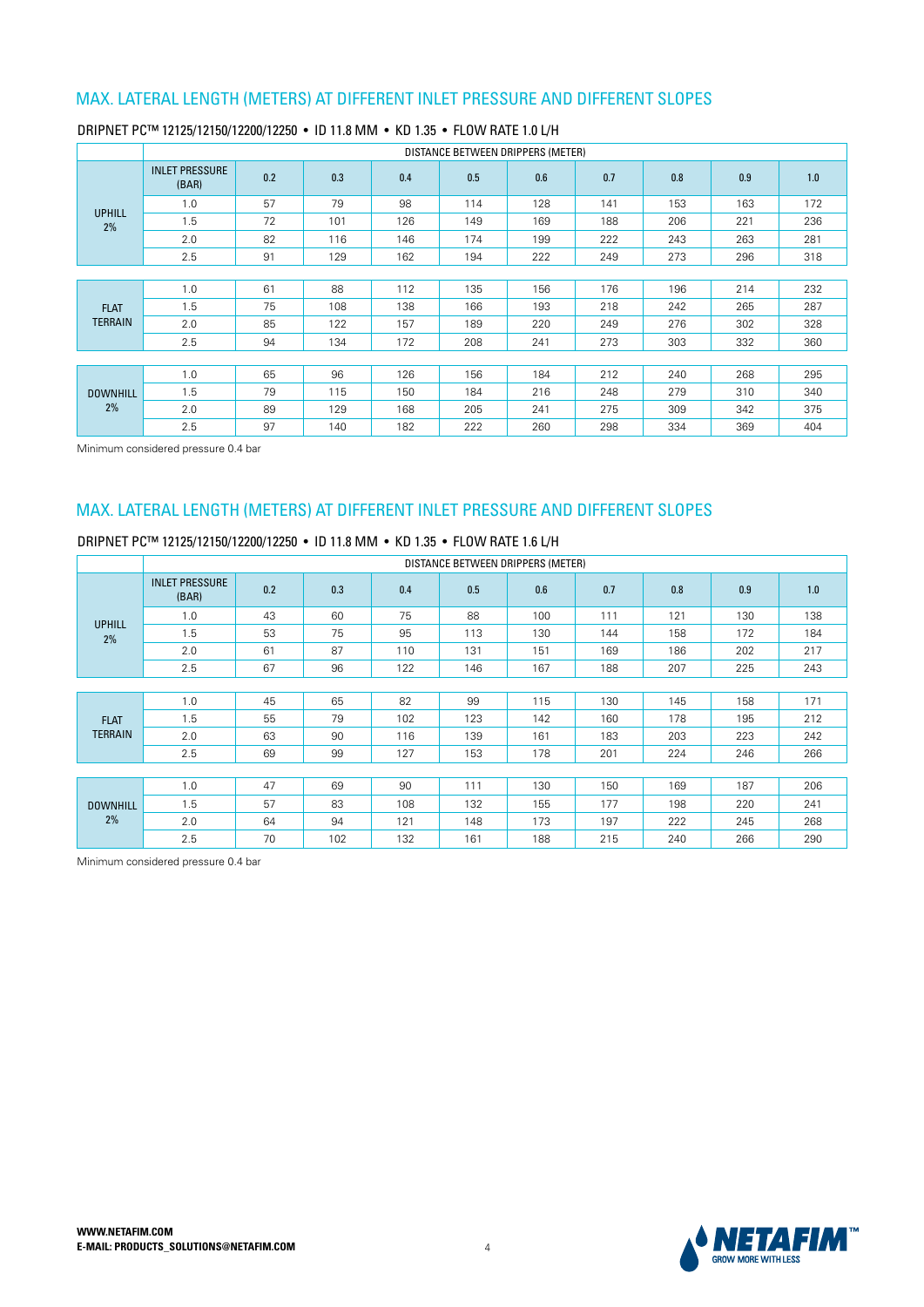|                       |                                |     |     |     | DISTANCE BETWEEN DRIPPERS (METER) |     |     |     |     |     |
|-----------------------|--------------------------------|-----|-----|-----|-----------------------------------|-----|-----|-----|-----|-----|
|                       | <b>INLET PRESSURE</b><br>(BAR) | 0.2 | 0.3 | 0.4 | 0.5                               | 0.6 | 0.7 | 0.8 | 0.9 | 1.0 |
|                       | 1.0                            | 37  | 52  | 66  | 78                                | 88  | 98  | 107 | 116 | 123 |
| <b>UPHILL</b>         | 1.5                            | 46  | 66  | 83  | 99                                | 113 | 127 | 139 | 151 | 163 |
| 2%                    | 2.0                            | 53  | 75  | 96  | 114                               | 131 | 148 | 162 | 177 | 190 |
|                       | 2.5                            | 58  | 83  | 106 | 127                               | 146 | 164 | 182 | 197 | 213 |
|                       | 3.0                            | 63  | 90  | 114 | 137                               | 158 | 179 | 197 | 215 | 232 |
|                       |                                |     |     |     |                                   |     |     |     |     |     |
|                       | 1.0                            | 39  | 56  | 71  | 86                                | 100 | 113 | 125 | 137 | 149 |
| <b>FLAT</b>           | 1.5                            | 48  | 68  | 88  | 106                               | 123 | 139 | 154 | 169 | 184 |
| <b>TERRAIN</b>        | 2.0                            | 54  | 78  | 100 | 121                               | 140 | 158 | 176 | 194 | 209 |
|                       | 2.5                            | 59  | 86  | 110 | 133                               | 154 | 174 | 194 | 212 | 230 |
|                       | 3.0                            | 64  | 92  | 118 | 143                               | 166 | 188 | 209 | 229 | 248 |
|                       |                                |     |     |     |                                   |     |     |     |     |     |
|                       | 1.0                            | 41  | 59  | 77  | 95                                | 111 | 127 | 143 | 159 | 174 |
|                       | 1.5                            | 49  | 71  | 92  | 113                               | 133 | 151 | 170 | 187 | 205 |
| <b>DOWNHILL</b><br>2% | 2.0                            | 55  | 80  | 104 | 127                               | 148 | 169 | 190 | 210 | 229 |
|                       | 2.5                            | 61  | 88  | 114 | 138                               | 161 | 184 | 206 | 228 | 248 |
|                       | 3.0                            | 65  | 94  | 122 | 148                               | 173 | 197 | 220 | 243 | 265 |

#### DRIPNET PC™ 12125/12150/12200/12250 • ID 11.8 MM • KD 1.35 • FLOW RATE 2.0 L/H

Minimum considered pressure 0.4 bar Max. working pressure acoording the dripperline wall thickness definition

### MAX. LATERAL LENGTH (METERS) AT DIFFERENT INLET PRESSURE AND DIFFERENT SLOPES

#### DRIPNET PC™ 12125/12150/12200/12250 • ID 11.8 MM • KD 1.35 • FLOW RATE 3.0 L/H

|                       |                                |     |     |     | DISTANCE BETWEEN DRIPPERS (METER) |     |     |     |     |     |
|-----------------------|--------------------------------|-----|-----|-----|-----------------------------------|-----|-----|-----|-----|-----|
|                       | <b>INLET PRESSURE</b><br>(BAR) | 0.2 | 0.3 | 0.4 | 0.5                               | 0.6 | 0.7 | 0.8 | 0.9 | 1.0 |
|                       | 1.0                            | 29  | 41  | 51  | 61                                | 70  | 78  | 86  | 93  | 100 |
| <b>UPHILL</b>         | 1.5                            | 36  | 51  | 64  | 77                                | 89  | 100 | 110 | 120 | 129 |
| 2%                    | 2.0                            | 41  | 58  | 74  | 89                                | 103 | 116 | 127 | 140 | 150 |
|                       | 2.5                            | 45  | 64  | 82  | 98                                | 113 | 128 | 142 | 155 | 167 |
|                       | 3.0                            | 48  | 69  | 88  | 106                               | 123 | 139 | 154 | 167 | 181 |
|                       |                                |     |     |     |                                   |     |     |     |     |     |
|                       | 1.0                            | 30  | 43  | 55  | 66                                | 77  | 87  | 96  | 105 | 114 |
| <b>FLAT</b>           | 1.5                            | 37  | 53  | 67  | 82                                | 94  | 107 | 119 | 131 | 141 |
| <b>TERRAIN</b>        | 2.0                            | 42  | 60  | 77  | 93                                | 107 | 122 | 135 | 149 | 161 |
|                       | 2.5                            | 46  | 65  | 84  | 102                               | 118 | 134 | 149 | 164 | 177 |
|                       | 3.0                            | 49  | 71  | 90  | 110                               | 127 | 144 | 161 | 176 | 191 |
|                       |                                |     |     |     |                                   |     |     |     |     |     |
|                       | 1.0                            | 31  | 45  | 58  | 71                                | 83  | 95  | 107 | 119 | 130 |
|                       | 1.5                            | 37  | 54  | 70  | 86                                | 100 | 114 | 128 | 141 | 154 |
| <b>DOWNHILL</b><br>2% | 2.0                            | 42  | 61  | 79  | 96                                | 113 | 128 | 143 | 158 | 173 |
|                       | 2.5                            | 46  | 67  | 86  | 105                               | 123 | 140 | 156 | 172 | 188 |
|                       | 3.0                            | 50  | 72  | 93  | 113                               | 131 | 150 | 167 | 185 | 201 |

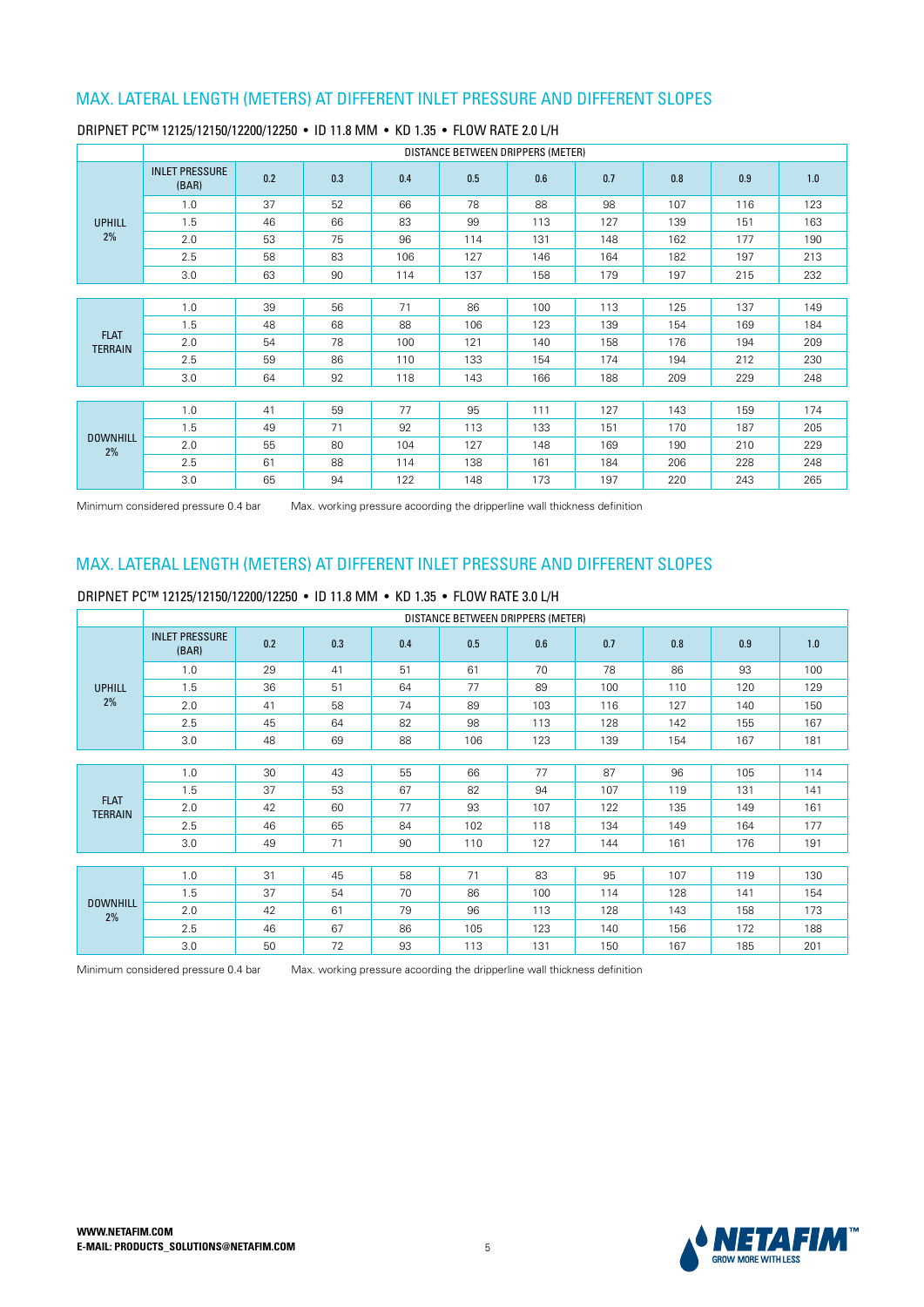|                       |                                |     |     |     |     | DISTANCE BETWEEN DRIPPERS (METER) |     |     |     |     |
|-----------------------|--------------------------------|-----|-----|-----|-----|-----------------------------------|-----|-----|-----|-----|
|                       | <b>INLET PRESSURE</b><br>(BAR) | 0.2 | 0.3 | 0.4 | 0.5 | 0.6                               | 0.7 | 0.8 | 0.9 | 1.0 |
|                       | 1.0                            | 26  | 38  | 50  | 61  | 71                                | 81  | 90  | 100 | 110 |
| <b>UPHILL</b>         | 1.5                            | 32  | 46  | 60  | 73  | 85                                | 97  | 109 | 120 | 131 |
| 2%                    | 2.0                            | 36  | 52  | 68  | 82  | 96                                | 109 | 122 | 135 | 147 |
|                       | 2.5                            | 39  | 57  | 74  | 90  | 105                               | 119 | 134 | 147 | 160 |
|                       | 3.0                            | 42  | 61  | 79  | 96  | 112                               | 128 | 142 | 158 | 171 |
|                       |                                |     |     |     |     |                                   |     |     |     |     |
|                       | 1.0                            | 26  | 37  | 47  | 57  | 66                                | 74  | 82  | 91  | 98  |
| <b>FLAT</b>           | 1.5                            | 31  | 45  | 58  | 70  | 81                                | 92  | 102 | 112 | 122 |
| <b>TERRAIN</b>        | 2.0                            | 36  | 51  | 66  | 80  | 92                                | 104 | 116 | 128 | 138 |
|                       | 2.5                            | 39  | 56  | 72  | 87  | 101                               | 115 | 128 | 140 | 152 |
|                       | 3.0                            | 42  | 60  | 78  | 94  | 109                               | 124 | 138 | 151 | 164 |
|                       |                                |     |     |     |     |                                   |     |     |     |     |
|                       | 1.0                            | 26  | 38  | 50  | 61  | 71                                | 81  | 90  | 100 | 110 |
|                       | 1.5                            | 32  | 46  | 60  | 73  | 85                                | 97  | 109 | 120 | 131 |
| <b>DOWNHILL</b><br>2% | 2.0                            | 36  | 52  | 68  | 82  | 96                                | 109 | 122 | 135 | 147 |
|                       | 2.5                            | 39  | 57  | 74  | 90  | 105                               | 119 | 134 | 147 | 160 |
|                       | 3.0                            | 42  | 61  | 79  | 96  | 112                               | 128 | 142 | 158 | 171 |

#### DRIPNET PC™ 12125/12150/12200/12250 • ID 11.8 MM • KD 1.35 • FLOW RATE 3.8 L/H

Minimum considered pressure 0.4 bar Max. working pressure acoording the dripperline wall thickness definition

### MAX. LATERAL LENGTH (METERS) AT DIFFERENT INLET PRESSURE AND DIFFERENT SLOPES

### DRIPNET PC™ 16125/16150 · ID 16.2 MM · KD 0.4 · FLOW RATE 0.4 L/H

|                 |                                |     |     |     | DISTANCE BETWEEN DRIPPERS (METER) |      |      |      |      |      |
|-----------------|--------------------------------|-----|-----|-----|-----------------------------------|------|------|------|------|------|
|                 | <b>INLET PRESSURE</b><br>(BAR) | 0.2 | 0.3 | 0.4 | 0.5                               | 0.6  | 0.7  | 0.8  | 0.9  | 1.0  |
| <b>UPHILL</b>   | 1.0                            | 171 | 209 | 234 | 250                               | 261  | 269  | 274  | 279  | 282  |
| 2%              | 1.5                            | 233 | 299 | 346 | 382                               | 410  | 431  | 449  | 463  | 474  |
|                 | 2.0                            | 278 | 362 | 428 | 480                               | 522  | 557  | 586  | 609  | 630  |
|                 | 2.5                            | 313 | 413 | 493 | 558                               | 613  | 659  | 698  | 732  | 761  |
|                 |                                |     |     |     |                                   |      |      |      |      |      |
|                 | 1.0                            | 229 | 317 | 396 | 469                               | 536  | 599  | 659  | 716  | 771  |
| <b>FLAT</b>     | 1.5                            | 283 | 392 | 491 | 581                               | 664  | 743  | 818  | 888  | 957  |
| <b>TERRAIN</b>  | 2.0                            | 322 | 447 | 560 | 663                               | 758  | 849  | 934  | 1016 | 1094 |
|                 | 2.5                            | 354 | 492 | 616 | 730                               | 835  | 935  | 1029 | 1120 | 1205 |
|                 |                                |     |     |     |                                   |      |      |      |      |      |
|                 | 1.0                            | 289 | 434 | 578 | 717                               | 842  | 964  | 1083 | 1201 | 1317 |
| <b>DOWNHILL</b> | 1.5                            | 333 | 490 | 644 | 792                               | 927  | 1058 | 1186 | 1312 | 1436 |
| 2%              | 2.0                            | 367 | 535 | 698 | 853                               | 997  | 1135 | 1271 | 1404 | 1533 |
|                 | 2.5                            | 395 | 573 | 744 | 906                               | 1057 | 1203 | 1344 | 1482 | 1618 |

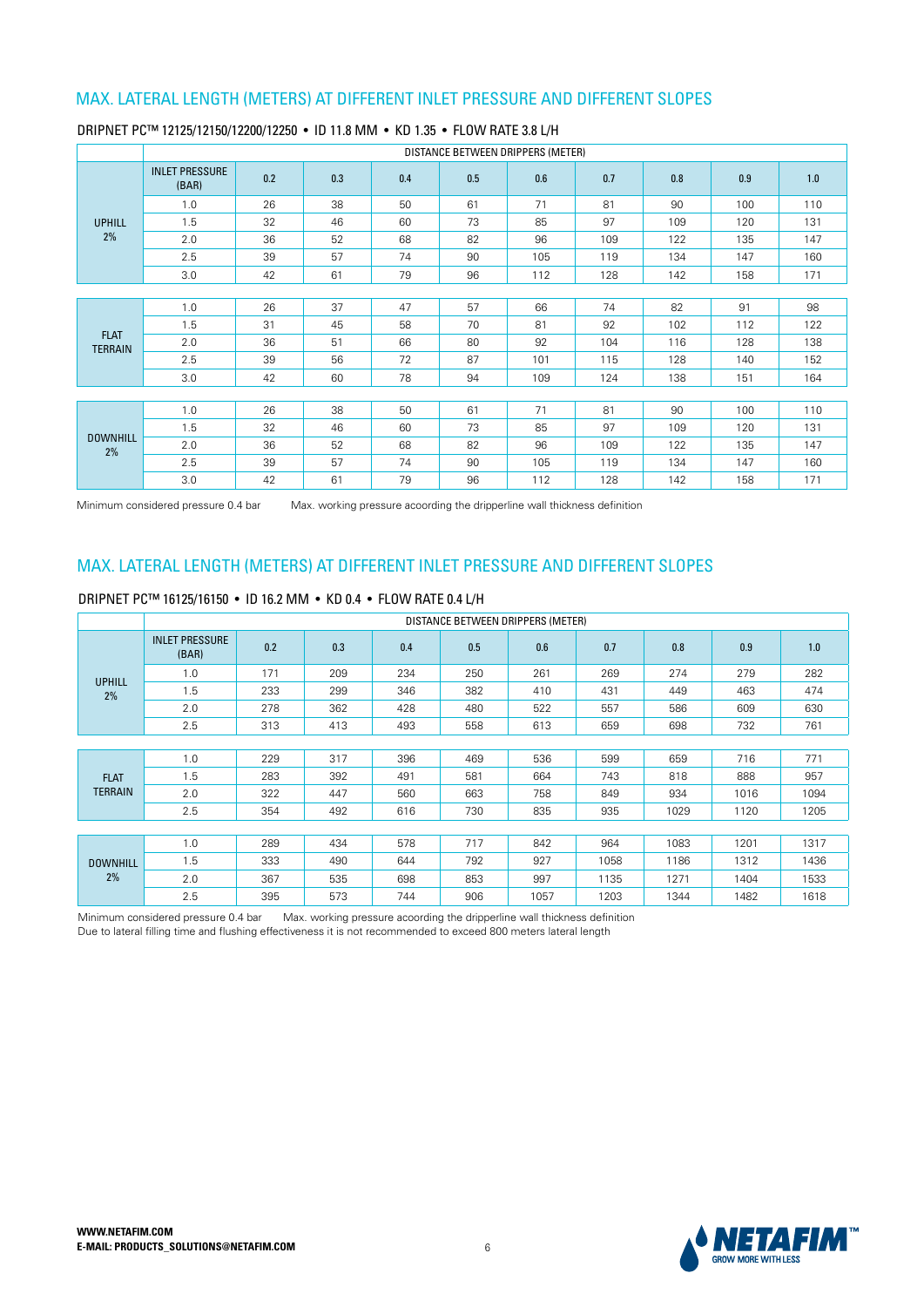|                 |                                |     |     |     | DISTANCE BETWEEN DRIPPERS (METER) |     |     |     |      |      |
|-----------------|--------------------------------|-----|-----|-----|-----------------------------------|-----|-----|-----|------|------|
|                 | <b>INLET PRESSURE</b><br>(BAR) | 0.2 | 0.3 | 0.4 | 0.5                               | 0.6 | 0.7 | 0.8 | 0.9  | 1.0  |
| <b>UPHILL</b>   | 1.0                            | 141 | 178 | 204 | 223                               | 237 | 248 | 256 | 263  | 268  |
| 2%              | 1.4                            | 180 | 234 | 276 | 308                               | 334 | 356 | 374 | 389  | 401  |
|                 | 1.8                            | 209 | 275 | 329 | 373                               | 409 | 440 | 466 | 488  | 508  |
|                 | 2.2                            | 232 | 309 | 372 | 425                               | 469 | 508 | 542 | 571  | 597  |
|                 |                                |     |     |     |                                   |     |     |     |      |      |
|                 | 1.0                            | 176 | 244 | 305 | 361                               | 413 | 461 | 508 | 552  | 594  |
| <b>FLAT</b>     | 1.4                            | 210 | 292 | 365 | 432                               | 494 | 553 | 609 | 662  | 713  |
| <b>TERRAIN</b>  | 1.8                            | 236 | 328 | 411 | 487                               | 557 | 624 | 686 | 746  | 804  |
|                 | 2.2                            | 257 | 358 | 449 | 532                               | 609 | 682 | 750 | 816  | 879  |
|                 |                                |     |     |     |                                   |     |     |     |      |      |
|                 | 1.0                            | 211 | 313 | 414 | 513                               | 612 | 706 | 791 | 875  | 957  |
| <b>DOWNHILL</b> | 1.4                            | 240 | 351 | 459 | 564                               | 668 | 767 | 858 | 947  | 1034 |
| 2%              | 1.8                            | 263 | 382 | 496 | 607                               | 715 | 818 | 914 | 1008 | 1100 |
|                 | 2.2                            | 283 | 408 | 528 | 643                               | 755 | 863 | 963 | 1061 | 1157 |

#### DRIPNET PC™ 16125/16150 · ID 16.2 MM · KD 0.4 · FLOW RATE 0.6 L/H

Minimum considered pressure 0.4 bar Max. working pressure acoording the dripperline wall thickness definition Due to lateral filling time and flushing effectiveness it is not recommended to exceed 800 meters lateral length

# MAX. LATERAL LENGTH (METERS) AT DIFFERENT INLET PRESSURE AND DIFFERENT SLOPES

#### DRIPNET PC™ 16125/16150 · ID 16.2 MM · KD 0.4 · FLOW RATE 1.0 L/H

|                 |                                |     |     |     | DISTANCE BETWEEN DRIPPERS (METER) |     |     |     |     |     |
|-----------------|--------------------------------|-----|-----|-----|-----------------------------------|-----|-----|-----|-----|-----|
|                 | <b>INLET PRESSURE</b><br>(BAR) | 0.2 | 0.3 | 0.4 | 0.5                               | 0.6 | 0.7 | 0.8 | 0.9 | 1.0 |
| <b>UPHILL</b>   | 1.0                            | 108 | 140 | 166 | 185                               | 201 | 214 | 225 | 233 | 241 |
| 2%              | 1.4                            | 135 | 179 | 215 | 245                               | 271 | 292 | 310 | 327 | 341 |
|                 | 1.8                            | 155 | 208 | 252 | 290                               | 322 | 351 | 376 | 399 | 419 |
|                 | 2.2                            | 171 | 232 | 282 | 326                               | 365 | 399 | 430 | 457 | 482 |
|                 |                                |     |     |     |                                   |     |     |     |     |     |
|                 | 1.0                            | 126 | 175 | 219 | 260                               | 297 | 333 | 366 | 398 | 428 |
| <b>FLAT</b>     | 1.4                            | 150 | 209 | 262 | 311                               | 356 | 398 | 438 | 477 | 514 |
| <b>TERRAIN</b>  | 1.8                            | 169 | 236 | 295 | 350                               | 401 | 449 | 494 | 537 | 579 |
|                 | 2.2                            | 184 | 257 | 322 | 382                               | 438 | 491 | 540 | 588 | 633 |
|                 |                                |     |     |     |                                   |     |     |     |     |     |
|                 | 1.0                            | 144 | 211 | 276 | 339                               | 401 | 463 | 523 | 584 | 644 |
| <b>DOWNHILL</b> | 1.4                            | 166 | 240 | 311 | 379                               | 446 | 511 | 576 | 639 | 702 |
| 2%              | 1.8                            | 183 | 263 | 339 | 412                               | 482 | 552 | 619 | 685 | 751 |
|                 | 2.2                            | 197 | 283 | 363 | 440                               | 514 | 586 | 656 | 725 | 793 |

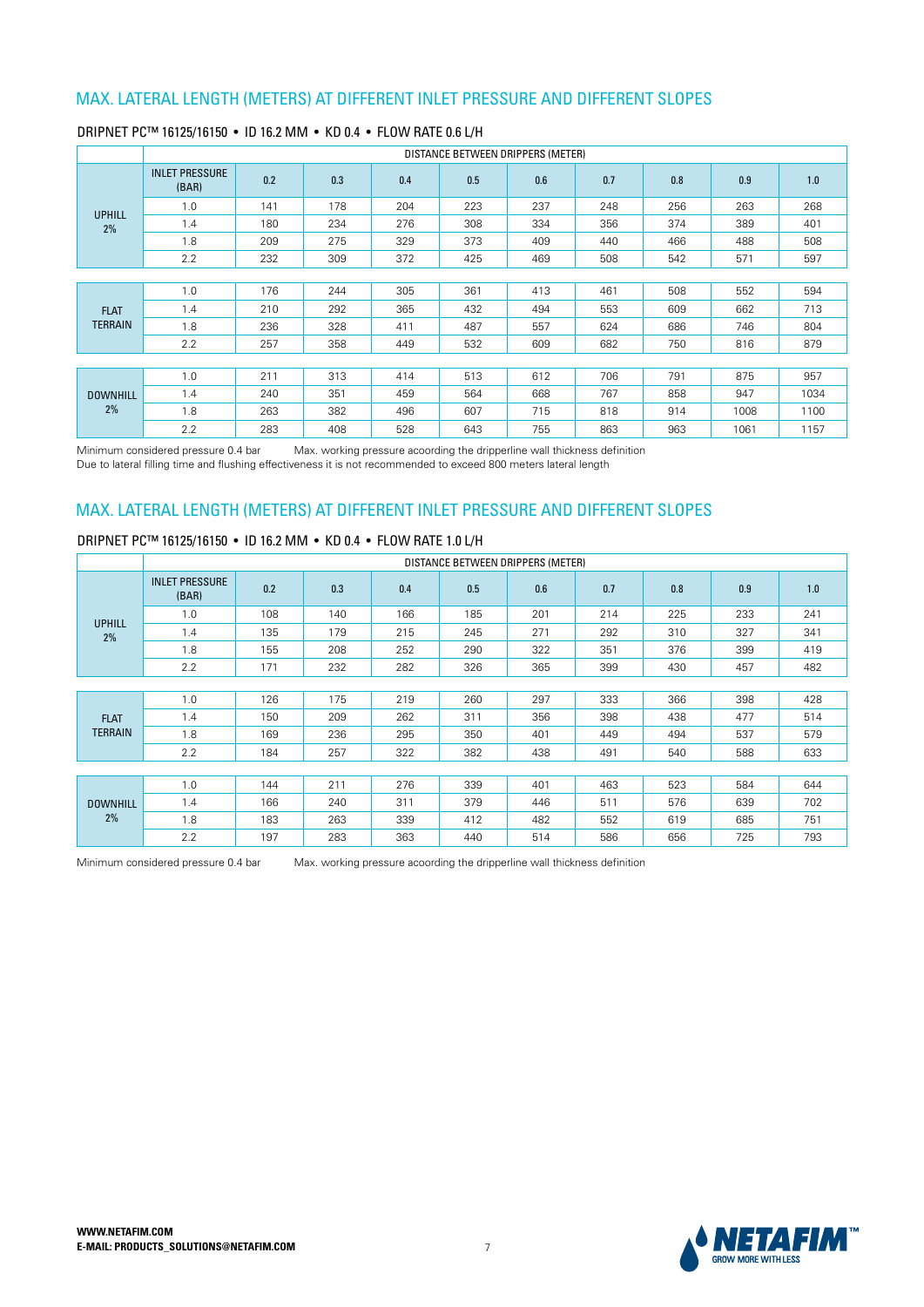|                 |                                |     |     |     | DISTANCE BETWEEN DRIPPERS (METER) |     |     |     |     |     |
|-----------------|--------------------------------|-----|-----|-----|-----------------------------------|-----|-----|-----|-----|-----|
|                 | <b>INLET PRESSURE</b><br>(BAR) | 0.2 | 0.3 | 0.4 | 0.5                               | 0.6 | 0.7 | 0.8 | 0.9 | 1.0 |
| <b>UPHILL</b>   | 1.0                            | 83  | 110 | 132 | 150                               | 166 | 179 | 190 | 200 | 208 |
| 2%              | 1.4                            | 102 | 138 | 168 | 193                               | 215 | 235 | 253 | 268 | 283 |
|                 | 1.8                            | 117 | 159 | 194 | 226                               | 253 | 277 | 300 | 320 | 339 |
|                 | 2.2                            | 129 | 176 | 216 | 252                               | 283 | 312 | 338 | 362 | 384 |
|                 |                                |     |     |     |                                   |     |     |     |     |     |
|                 | 1.0                            | 93  | 129 | 162 | 192                               | 220 | 246 | 270 | 294 | 317 |
| <b>FLAT</b>     | 1.4                            | 111 | 154 | 194 | 230                               | 263 | 294 | 324 | 353 | 380 |
| <b>TERRAIN</b>  | 1.8                            | 124 | 173 | 218 | 258                               | 296 | 332 | 366 | 398 | 428 |
|                 | 2.2                            | 136 | 189 | 238 | 282                               | 323 | 363 | 399 | 435 | 468 |
|                 |                                |     |     |     |                                   |     |     |     |     |     |
|                 | 1.0                            | 103 | 149 | 192 | 235                               | 277 | 317 | 357 | 397 | 436 |
| <b>DOWNHILL</b> | 1.4                            | 119 | 171 | 220 | 267                               | 312 | 356 | 399 | 442 | 483 |
| 2%              | 1.8                            | 132 | 188 | 242 | 292                               | 340 | 388 | 434 | 478 | 522 |
|                 | 2.2                            | 143 | 203 | 260 | 314                               | 365 | 414 | 462 | 509 | 556 |

#### DRIPNET PC™ 16125/16150 · ID 16.2 MM · KD 0.4 · FLOW RATE 1.6 L/H

Minimum considered pressure 0.4 bar Max. working pressure acoording the dripperline wall thickness definition

### MAX. LATERAL LENGTH (METERS) AT DIFFERENT INLET PRESSURE AND DIFFERENT SLOPES

### DRIPNET PC™ 16125/16150 · ID 16.2 MM · KD 0.4 · FLOW RATE 2.0 L/H

|                 |                                |     |     |     |     | DISTANCE BETWEEN DRIPPERS (METER) |     |     |     |     |
|-----------------|--------------------------------|-----|-----|-----|-----|-----------------------------------|-----|-----|-----|-----|
|                 | <b>INLET PRESSURE</b><br>(BAR) | 0.2 | 0.3 | 0.4 | 0.5 | 0.6                               | 0.7 | 0.8 | 0.9 | 1.0 |
| <b>UPHILL</b>   | 1.0                            | 73  | 98  | 118 | 135 | 149                               | 162 | 173 | 183 | 192 |
| 2%              | 1.4                            | 89  | 121 | 148 | 172 | 192                               | 210 | 226 | 242 | 256 |
|                 | 1.8                            | 102 | 139 | 171 | 199 | 224                               | 246 | 267 | 286 | 303 |
|                 | 2.2                            | 112 | 153 | 189 | 221 | 250                               | 276 | 300 | 322 | 342 |
|                 |                                |     |     |     |     |                                   |     |     |     |     |
|                 | 1.0                            | 80  | 112 | 140 | 166 | 190                               | 213 | 234 | 255 | 275 |
| <b>FLAT</b>     | 1.4                            | 96  | 134 | 168 | 199 | 227                               | 255 | 281 | 306 | 329 |
| <b>TERRAIN</b>  | 1.8                            | 107 | 150 | 188 | 224 | 256                               | 287 | 317 | 345 | 371 |
|                 | 2.2                            | 117 | 164 | 206 | 244 | 280                               | 314 | 346 | 376 | 406 |
|                 |                                |     |     |     |     |                                   |     |     |     |     |
|                 | 1.0                            | 88  | 126 | 163 | 199 | 233                               | 267 | 299 | 332 | 364 |
| <b>DOWNHILL</b> | 1.4                            | 102 | 146 | 187 | 227 | 265                               | 301 | 337 | 373 | 407 |
| 2%              | 1.8                            | 113 | 161 | 206 | 249 | 290                               | 329 | 367 | 405 | 442 |
|                 | 2.2                            | 122 | 174 | 222 | 268 | 311                               | 353 | 394 | 433 | 472 |



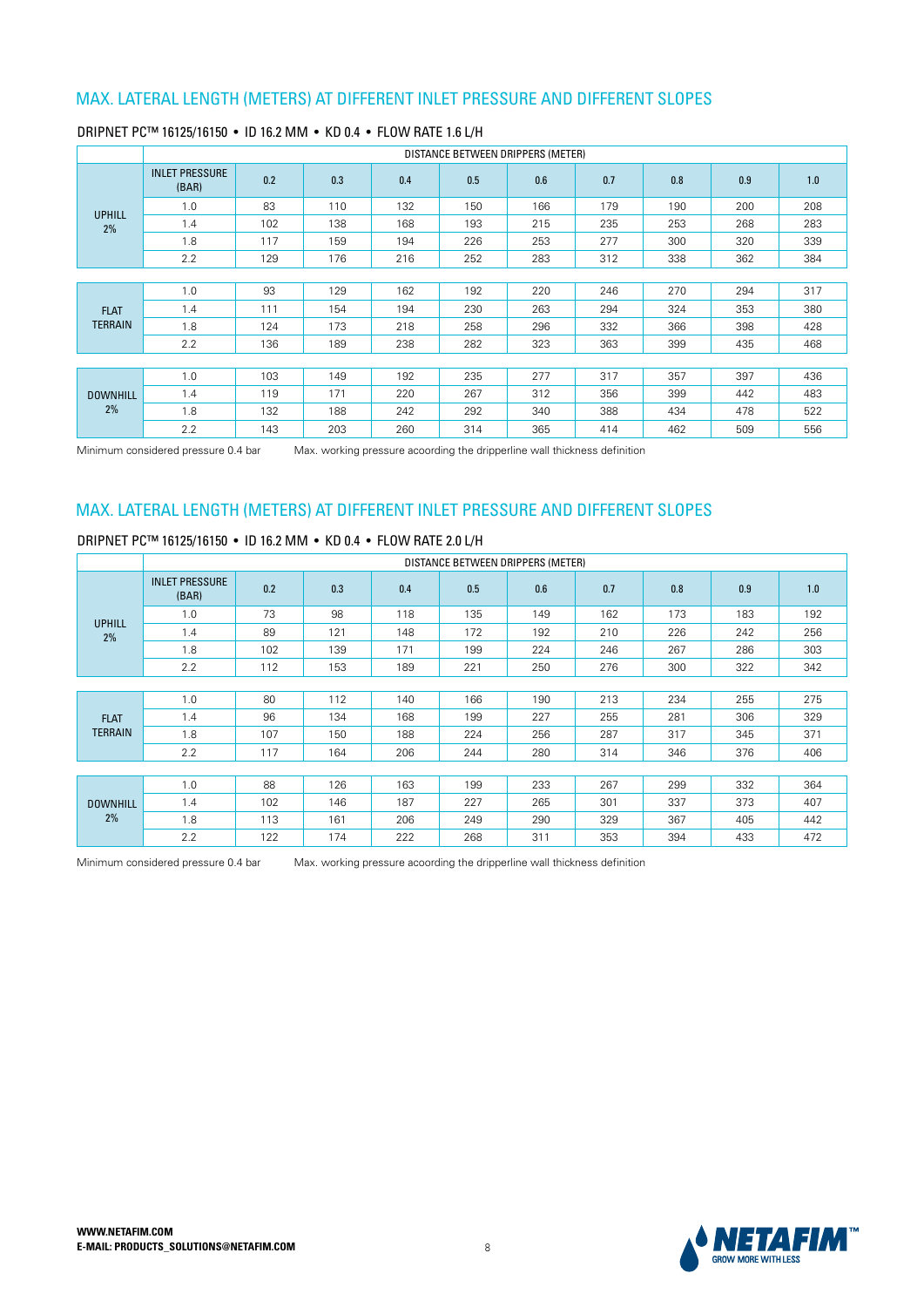|                 |                                |     |     |     | DISTANCE BETWEEN DRIPPERS (METER) |     |     |     |     |     |
|-----------------|--------------------------------|-----|-----|-----|-----------------------------------|-----|-----|-----|-----|-----|
|                 | <b>INLET PRESSURE</b><br>(BAR) | 0.2 | 0.3 | 0.4 | 0.5                               | 0.6 | 0.7 | 0.8 | 0.9 | 1.0 |
| <b>UPHILL</b>   | 1.0                            | 57  | 77  | 94  | 109                               | 122 | 133 | 143 | 153 | 161 |
| 2%              | 1.4                            | 70  | 95  | 117 | 137                               | 154 | 169 | 184 | 197 | 210 |
|                 | 1.8                            | 79  | 109 | 134 | 158                               | 178 | 197 | 214 | 230 | 246 |
|                 | 2.2                            | 87  | 120 | 148 | 175                               | 197 | 219 | 239 | 257 | 275 |
|                 |                                |     |     |     |                                   |     |     |     |     |     |
|                 | 1.0                            | 62  | 86  | 108 | 128                               | 146 | 164 | 181 | 196 | 212 |
| <b>FLAT</b>     | 1.4                            | 73  | 103 | 129 | 153                               | 175 | 197 | 217 | 236 | 254 |
| <b>TERRAIN</b>  | 1.8                            | 82  | 115 | 145 | 172                               | 197 | 221 | 244 | 266 | 286 |
|                 | 2.2                            | 90  | 126 | 158 | 188                               | 216 | 242 | 266 | 291 | 313 |
|                 |                                |     |     |     |                                   |     |     |     |     |     |
|                 | 1.0                            | 66  | 95  | 121 | 147                               | 172 | 196 | 219 | 242 | 265 |
| <b>DOWNHILL</b> | 1.4                            | 77  | 110 | 140 | 170                               | 197 | 224 | 250 | 275 | 300 |
| 2%              | 1.8                            | 86  | 122 | 155 | 187                               | 217 | 246 | 274 | 302 | 328 |
|                 | 2.2                            | 93  | 132 | 168 | 202                               | 234 | 265 | 294 | 324 | 352 |

#### DRIPNET PC™ 16125/16150 · ID 16.2 MM · KD 0.4 · FLOW RATE 3.0 L/H

Minimum considered pressure 0.4 bar Max. working pressure acoording the dripperline wall thickness definition

### MAX. LATERAL LENGTH (METERS) AT DIFFERENT INLET PRESSURE AND DIFFERENT SLOPES

### DRIPNET PC™ 16125/16150 · ID 16.2 MM · KD 0.4 · FLOW RATE 3.8 L/H

|                 |                                |     |     |     | DISTANCE BETWEEN DRIPPERS (METER) |     |     |     |     |     |
|-----------------|--------------------------------|-----|-----|-----|-----------------------------------|-----|-----|-----|-----|-----|
|                 | <b>INLET PRESSURE</b><br>(BAR) | 0.2 | 0.3 | 0.4 | 0.5                               | 0.6 | 0.7 | 0.8 | 0.9 | 1.0 |
| <b>UPHILL</b>   | 1.0                            | 50  | 68  | 83  | 96                                | 107 | 118 | 128 | 137 | 144 |
| 2%              | 1.4                            | 60  | 83  | 102 | 120                               | 135 | 149 | 162 | 174 | 185 |
|                 | 1.8                            | 68  | 94  | 117 | 137                               | 155 | 172 | 188 | 203 | 216 |
|                 | 2.2                            | 75  | 104 | 129 | 152                               | 172 | 191 | 209 | 225 | 241 |
|                 |                                |     |     |     |                                   |     |     |     |     |     |
|                 | 1.0                            | 53  | 74  | 92  | 110                               | 126 | 141 | 155 | 169 | 182 |
| <b>FLAT</b>     | 1.4                            | 63  | 88  | 110 | 132                               | 151 | 169 | 186 | 203 | 218 |
| <b>TERRAIN</b>  | 1.8                            | 71  | 99  | 124 | 148                               | 170 | 190 | 210 | 228 | 246 |
|                 | 2.2                            | 77  | 108 | 136 | 162                               | 185 | 208 | 229 | 249 | 269 |
|                 |                                |     |     |     |                                   |     |     |     |     |     |
|                 | 1.0                            | 56  | 80  | 102 | 124                               | 145 | 165 | 184 | 203 | 221 |
| <b>DOWNHILL</b> | 1.4                            | 66  | 93  | 119 | 144                               | 167 | 189 | 210 | 231 | 252 |
| 2%              | 1.8                            | 73  | 104 | 132 | 159                               | 184 | 209 | 232 | 255 | 277 |
|                 | 2.2                            | 79  | 113 | 143 | 172                               | 199 | 225 | 250 | 274 | 298 |

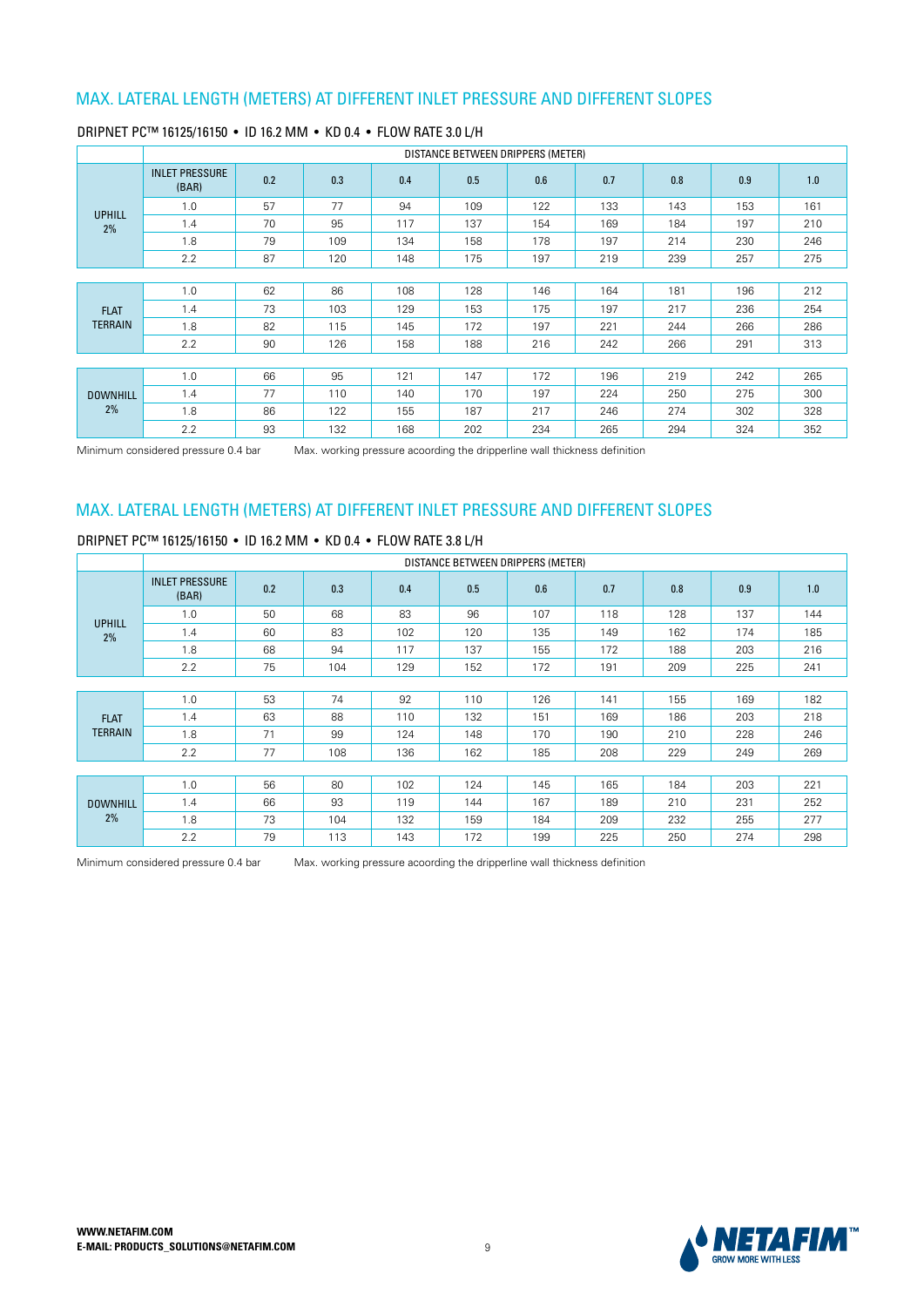|                 |                                |     |     |     |     | DISTANCE BETWEEN DRIPPERS (METER) |      |      |      |      |
|-----------------|--------------------------------|-----|-----|-----|-----|-----------------------------------|------|------|------|------|
|                 | <b>INLET PRESSURE</b><br>(BAR) | 0.2 | 0.3 | 0.4 | 0.5 | 0.6                               | 0.7  | 0.8  | 0.9  | 1.0  |
| <b>UPHILL</b>   | 1.0                            | 163 | 201 | 226 | 243 | 255                               | 264  | 270  | 275  | 279  |
| 2%              | 1.6                            | 221 | 284 | 331 | 367 | 395                               | 417  | 435  | 450  | 462  |
|                 | 2.2                            | 262 | 343 | 406 | 458 | 499                               | 534  | 563  | 589  | 609  |
|                 | 2.8                            | 295 | 390 | 467 | 530 | 583                               | 629  | 668  | 702  | 732  |
|                 |                                |     |     |     |     |                                   |      |      |      |      |
|                 | 1.0                            | 214 | 296 | 370 | 437 | 499                               | 557  | 613  | 665  | 716  |
| <b>FLAT</b>     | 1.6                            | 264 | 366 | 457 | 541 | 619                               | 691  | 760  | 826  | 889  |
| <b>TERRAIN</b>  | 2.2                            | 301 | 418 | 522 | 618 | 706                               | 790  | 869  | 944  | 1017 |
|                 | 2.8                            | 331 | 459 | 574 | 680 | 778                               | 870  | 958  | 1040 | 1120 |
|                 |                                |     |     |     |     |                                   |      |      |      |      |
|                 | 1.0                            | 267 | 398 | 528 | 658 | 773                               | 884  | 992  | 1099 | 1203 |
| <b>DOWNHILL</b> | 1.6                            | 308 | 452 | 591 | 729 | 853                               | 972  | 1089 | 1203 | 1315 |
| 2%              | 2.2                            | 340 | 494 | 642 | 787 | 918                               | 1045 | 1168 | 1289 | 1406 |
|                 | 2.8                            | 367 | 530 | 685 | 836 | 974                               | 1107 | 1237 | 1363 | 1486 |

#### DRIPNET PC™ 16200/16250 · ID 15.5 MM · KD 0.4 · FLOW RATE 0.4 L/H

Minimum considered pressure 0.4 bar Max. working pressure acoording the dripperline wall thickness definition Due to lateral filling time and flushing effectiveness it is not recommended to exceed 800 meters lateral length

## MAX. LATERAL LENGTH (METERS) AT DIFFERENT INLET PRESSURE AND DIFFERENT SLOPES

#### DRIPNET PC™ 16200/16250 · ID 15.5 MM · KD 0.4 · FLOW RATE 0.6 L/H

|                 |                                |     |     |     |     | DISTANCE BETWEEN DRIPPERS (METER) |     |     |      |      |
|-----------------|--------------------------------|-----|-----|-----|-----|-----------------------------------|-----|-----|------|------|
|                 | <b>INLET PRESSURE</b><br>(BAR) | 0.2 | 0.3 | 0.4 | 0.5 | 0.6                               | 0.7 | 0.8 | 0.9  | 1.0  |
| <b>UPHILL</b>   | 1.0                            | 134 | 170 | 196 | 215 | 230                               | 241 | 250 | 257  | 263  |
| 2%              | 1.6                            | 184 | 242 | 288 | 326 | 357                               | 383 | 405 | 424  | 441  |
|                 | 2.2                            | 218 | 292 | 352 | 402 | 445                               | 483 | 516 | 545  | 571  |
|                 | 2.8                            | 246 | 330 | 401 | 462 | 515                               | 561 | 603 | 641  | 675  |
|                 |                                |     |     |     |     |                                   |     |     |      |      |
|                 | 1.0                            | 164 | 228 | 284 | 336 | 384                               | 429 | 472 | 513  | 552  |
| <b>FLAT</b>     | 1.6                            | 209 | 290 | 363 | 430 | 491                               | 550 | 604 | 657  | 707  |
| <b>TERRAIN</b>  | 2.2                            | 241 | 335 | 418 | 496 | 567                               | 634 | 698 | 759  | 817  |
|                 | 2.8                            | 266 | 370 | 463 | 549 | 628                               | 703 | 774 | 841  | 906  |
|                 |                                |     |     |     |     |                                   |     |     |      |      |
|                 | 1.0                            | 196 | 288 | 379 | 469 | 557                               | 645 | 726 | 802  | 877  |
| <b>DOWNHILL</b> | 1.6                            | 234 | 339 | 440 | 538 | 634                               | 728 | 816 | 899  | 981  |
| 2%              | 2.2                            | 263 | 378 | 487 | 592 | 694                               | 794 | 887 | 977  | 1064 |
|                 | 2.8                            | 286 | 410 | 526 | 638 | 745                               | 850 | 948 | 1042 | 1134 |

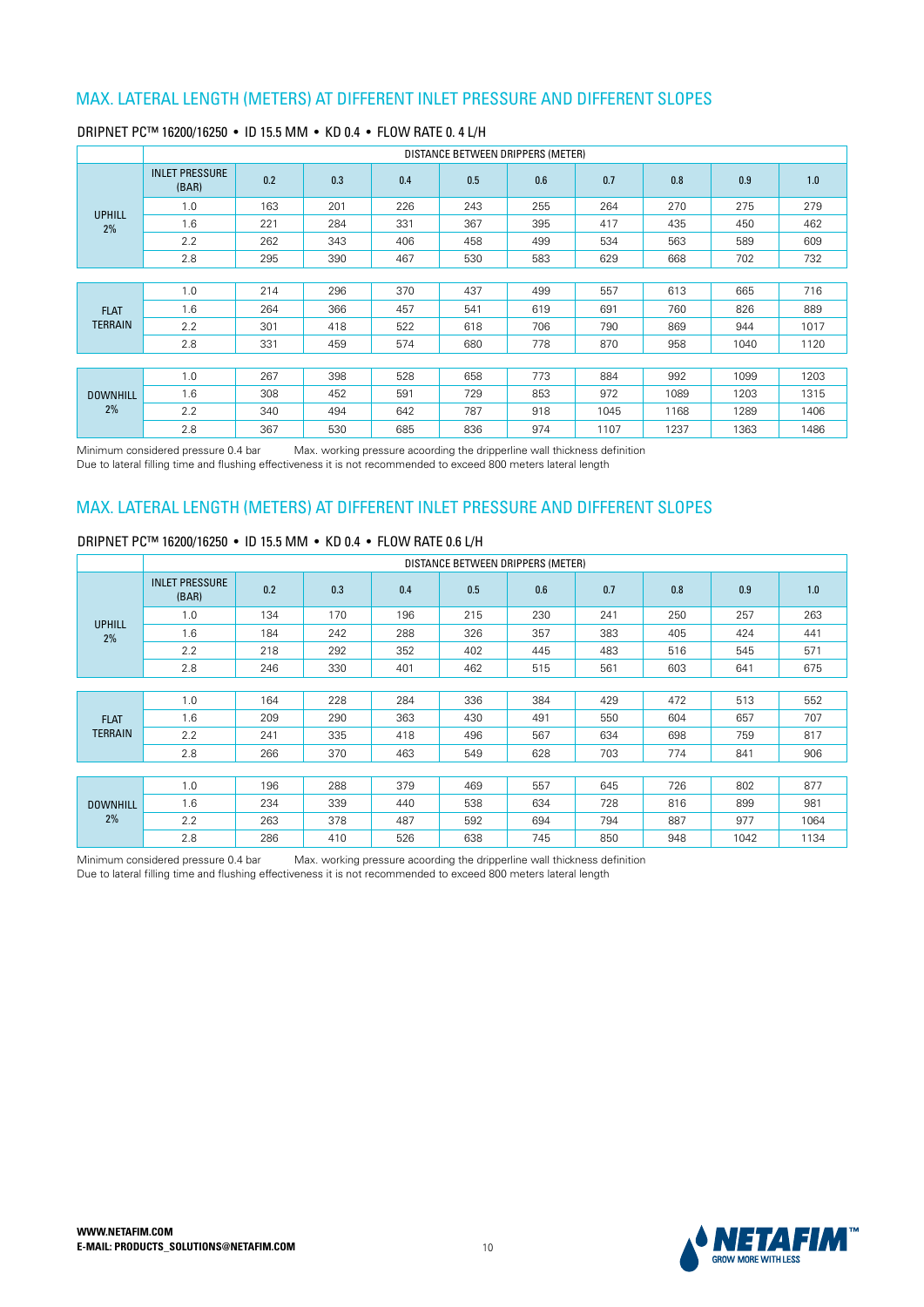|                 |                                |     |     |     | DISTANCE BETWEEN DRIPPERS (METER) |     |     |     |     |     |
|-----------------|--------------------------------|-----|-----|-----|-----------------------------------|-----|-----|-----|-----|-----|
|                 | <b>INLET PRESSURE</b><br>(BAR) | 0.2 | 0.3 | 0.4 | 0.5                               | 0.6 | 0.7 | 0.8 | 0.9 | 1.0 |
| <b>UPHILL</b>   | 1.0                            | 102 | 133 | 157 | 177                               | 193 | 205 | 216 | 226 | 233 |
| 2%              | 1.6                            | 137 | 183 | 222 | 254                               | 282 | 307 | 329 | 347 | 365 |
|                 | 2.2                            | 161 | 218 | 266 | 308                               | 344 | 377 | 406 | 433 | 457 |
|                 | 2.8                            | 180 | 245 | 300 | 349                               | 392 | 432 | 467 | 500 | 530 |
|                 |                                |     |     |     |                                   |     |     |     |     |     |
|                 | 1.0                            | 118 | 164 | 204 | 242                               | 277 | 309 | 340 | 370 | 398 |
| <b>FLAT</b>     | 1.6                            | 150 | 208 | 261 | 309                               | 353 | 396 | 435 | 473 | 510 |
| TERRAIN         | 2.2                            | 172 | 240 | 300 | 356                               | 408 | 456 | 502 | 546 | 589 |
|                 | 2.8                            | 190 | 265 | 332 | 394                               | 452 | 505 | 557 | 606 | 653 |
|                 |                                |     |     |     |                                   |     |     |     |     |     |
|                 | 1.0                            | 134 | 195 | 253 | 311                               | 367 | 422 | 477 | 531 | 585 |
| <b>DOWNHILL</b> | 1.6                            | 163 | 234 | 301 | 365                               | 427 | 489 | 548 | 607 | 665 |
| 2%              | 2.2                            | 184 | 262 | 336 | 406                               | 474 | 539 | 603 | 666 | 727 |
|                 | 2.8                            | 201 | 286 | 365 | 440                               | 512 | 582 | 650 | 716 | 780 |

### DRIPNET PC™ 16200/16250 • ID 15.5 MM • KD 0.4 • FLOW RATE 1.0 L/H

Minimum considered pressure 0.4 bar Max. working pressure acoording the dripperline wall thickness definition

### MAX. LATERAL LENGTH (METERS) AT DIFFERENT INLET PRESSURE AND DIFFERENT SLOPES

#### DRIPNET PC™ 16200/16250 · ID 15.5 MM · KD 0.4 · FLOW RATE 1.6 L/H

|                 |                                |     |     |     | DISTANCE BETWEEN DRIPPERS (METER) |     |     |     |     |     |
|-----------------|--------------------------------|-----|-----|-----|-----------------------------------|-----|-----|-----|-----|-----|
|                 | <b>INLET PRESSURE</b><br>(BAR) | 0.2 | 0.3 | 0.4 | 0.5                               | 0.6 | 0.7 | 0.8 | 0.9 | 1.0 |
| <b>UPHILL</b>   | 1.0                            | 78  | 104 | 125 | 143                               | 157 | 170 | 182 | 191 | 200 |
| 2%              | 1.6                            | 103 | 140 | 171 | 198                               | 222 | 243 | 262 | 280 | 296 |
|                 | 2.2                            | 121 | 165 | 203 | 236                               | 266 | 293 | 318 | 341 | 363 |
|                 | 2.8                            | 134 | 185 | 228 | 267                               | 301 | 333 | 362 | 390 | 415 |
|                 |                                |     |     |     |                                   |     |     |     |     |     |
|                 | 1.0                            | 87  | 121 | 151 | 179                               | 205 | 229 | 251 | 274 | 295 |
| <b>FLAT</b>     | 1.6                            | 110 | 154 | 192 | 228                               | 261 | 292 | 322 | 350 | 377 |
| <b>TERRAIN</b>  | 2.2                            | 127 | 177 | 222 | 263                               | 301 | 337 | 372 | 404 | 436 |
|                 | 2.8                            | 140 | 196 | 245 | 291                               | 334 | 374 | 411 | 448 | 483 |
|                 |                                |     |     |     |                                   |     |     |     |     |     |
|                 | 1.0                            | 95  | 137 | 178 | 216                               | 254 | 291 | 326 | 363 | 398 |
| <b>DOWNHILL</b> | 1.6                            | 117 | 167 | 214 | 259                               | 301 | 343 | 383 | 423 | 462 |
| 2%              | 2.2                            | 133 | 189 | 241 | 290                               | 337 | 382 | 426 | 469 | 511 |
|                 | 2.8                            | 146 | 207 | 263 | 316                               | 367 | 415 | 462 | 508 | 552 |

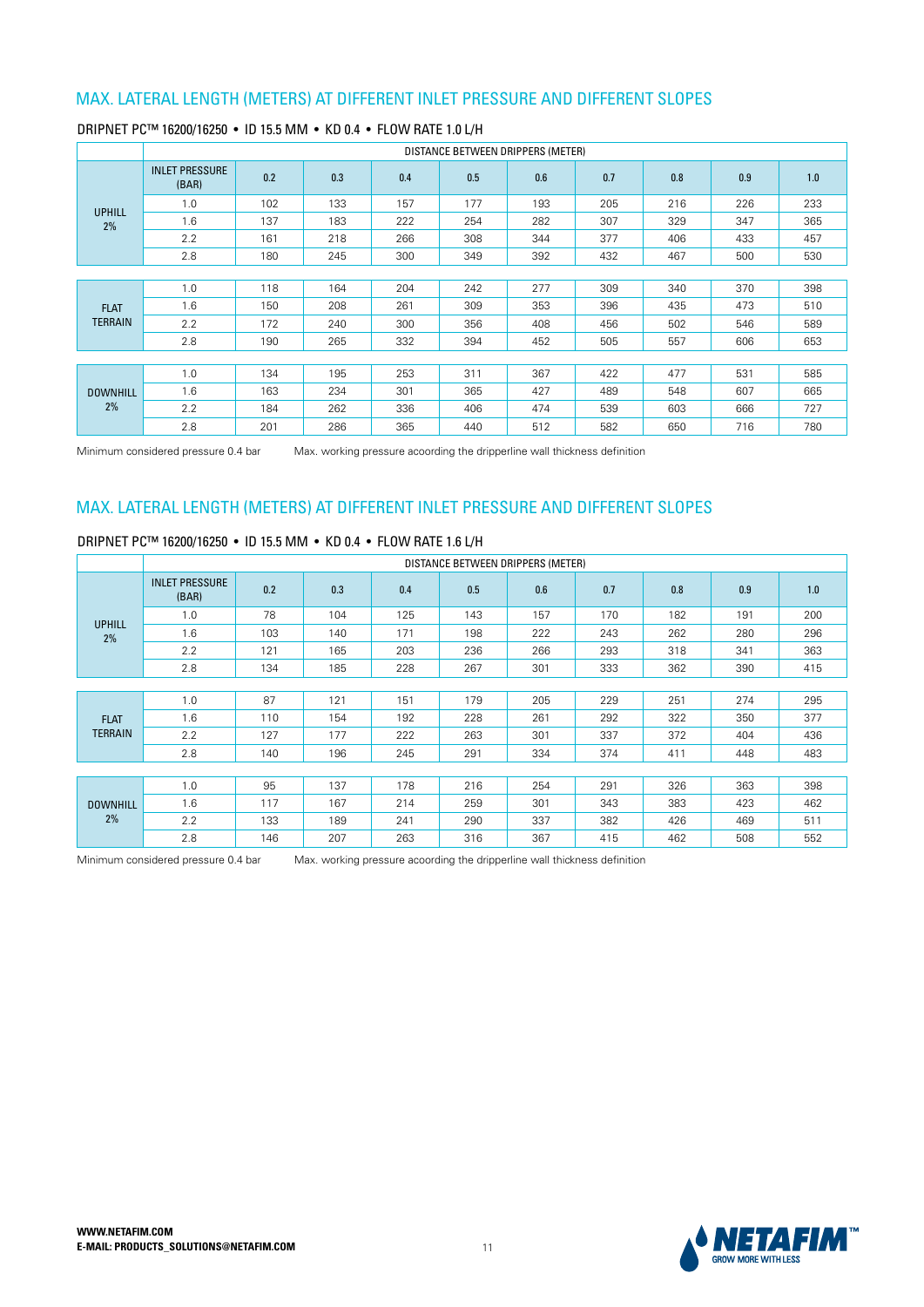|                 |                                |     |     |     | DISTANCE BETWEEN DRIPPERS (METER) |     |     |     |     |     |
|-----------------|--------------------------------|-----|-----|-----|-----------------------------------|-----|-----|-----|-----|-----|
|                 | <b>INLET PRESSURE</b><br>(BAR) | 0.2 | 0.3 | 0.4 | 0.5                               | 0.6 | 0.7 | 0.8 | 0.9 | 1.0 |
| <b>UPHILL</b>   | 1.0                            | 69  | 92  | 111 | 128                               | 142 | 154 | 165 | 175 | 183 |
| 2%              | 1.6                            | 90  | 123 | 150 | 175                               | 197 | 216 | 234 | 250 | 266 |
|                 | 2.2                            | 105 | 144 | 178 | 208                               | 235 | 259 | 282 | 303 | 322 |
|                 | 2.8                            | 117 | 161 | 199 | 234                               | 265 | 293 | 319 | 344 | 367 |
|                 |                                |     |     |     |                                   |     |     |     |     |     |
|                 | 1.0                            | 75  | 104 | 130 | 155                               | 177 | 198 | 218 | 237 | 255 |
| <b>FLAT</b>     | 1.6                            | 95  | 133 | 166 | 198                               | 226 | 253 | 279 | 303 | 327 |
| TERRAIN         | 2.2                            | 110 | 153 | 192 | 228                               | 261 | 293 | 322 | 350 | 377 |
|                 | 2.8                            | 121 | 169 | 212 | 252                               | 289 | 323 | 357 | 388 | 418 |
|                 |                                |     |     |     |                                   |     |     |     |     |     |
|                 | 1.0                            | 81  | 117 | 150 | 183                               | 214 | 244 | 274 | 304 | 333 |
| <b>DOWNHILL</b> | 1.6                            | 101 | 143 | 183 | 221                               | 256 | 291 | 325 | 358 | 391 |
| 2%              | 2.2                            | 114 | 162 | 206 | 248                               | 288 | 326 | 363 | 399 | 434 |
|                 | 2.8                            | 125 | 177 | 226 | 271                               | 314 | 355 | 394 | 433 | 470 |

### DRIPNET PC™ 16200/16250 • ID 15.5 MM • KD 0.4 • FLOW RATE 2.0 L/H

Minimum considered pressure 0.4 bar Max. working pressure acoording the dripperline wall thickness definition

# MAX. LATERAL LENGTH (METERS) AT DIFFERENT INLET PRESSURE AND DIFFERENT SLOPES

### DRIPNET PC™ 16200/16250 • ID 15.5 MM • KD 0.4 • FLOW BATE 3.0 L/H

|                 |                                |     |     |     | DISTANCE BETWEEN DRIPPERS (METER) |     |     |     |     |     |
|-----------------|--------------------------------|-----|-----|-----|-----------------------------------|-----|-----|-----|-----|-----|
|                 | <b>INLET PRESSURE</b><br>(BAR) | 0.2 | 0.3 | 0.4 | 0.5                               | 0.6 | 0.7 | 0.8 | 0.9 | 1.0 |
| <b>UPHILL</b>   | 1.0                            | 54  | 73  | 89  | 103                               | 115 | 126 | 136 | 145 | 153 |
| 2%              | 1.6                            | 70  | 96  | 118 | 139                               | 157 | 173 | 188 | 203 | 215 |
|                 | 2.2                            | 81  | 112 | 139 | 164                               | 185 | 206 | 224 | 242 | 258 |
|                 | 2.8                            | 90  | 125 | 156 | 183                               | 208 | 231 | 253 | 273 | 292 |
|                 |                                |     |     |     |                                   |     |     |     |     |     |
|                 | 1.0                            | 58  | 80  | 100 | 119                               | 136 | 153 | 168 | 183 | 197 |
| <b>FLAT</b>     | 1.6                            | 73  | 102 | 128 | 152                               | 174 | 195 | 215 | 234 | 252 |
| TERRAIN         | 2.2                            | 84  | 118 | 148 | 175                               | 201 | 225 | 248 | 270 | 291 |
|                 | 2.8                            | 93  | 130 | 163 | 194                               | 223 | 249 | 274 | 299 | 322 |
|                 |                                |     |     |     |                                   |     |     |     |     |     |
|                 | 1.0                            | 61  | 88  | 112 | 136                               | 158 | 181 | 202 | 222 | 243 |
| <b>DOWNHILL</b> | 1.6                            | 76  | 108 | 138 | 166                               | 192 | 218 | 242 | 266 | 290 |
| 2%              | 2.2                            | 87  | 123 | 156 | 188                               | 217 | 245 | 273 | 299 | 325 |
|                 | 2.8                            | 95  | 135 | 171 | 205                               | 237 | 267 | 297 | 326 | 353 |

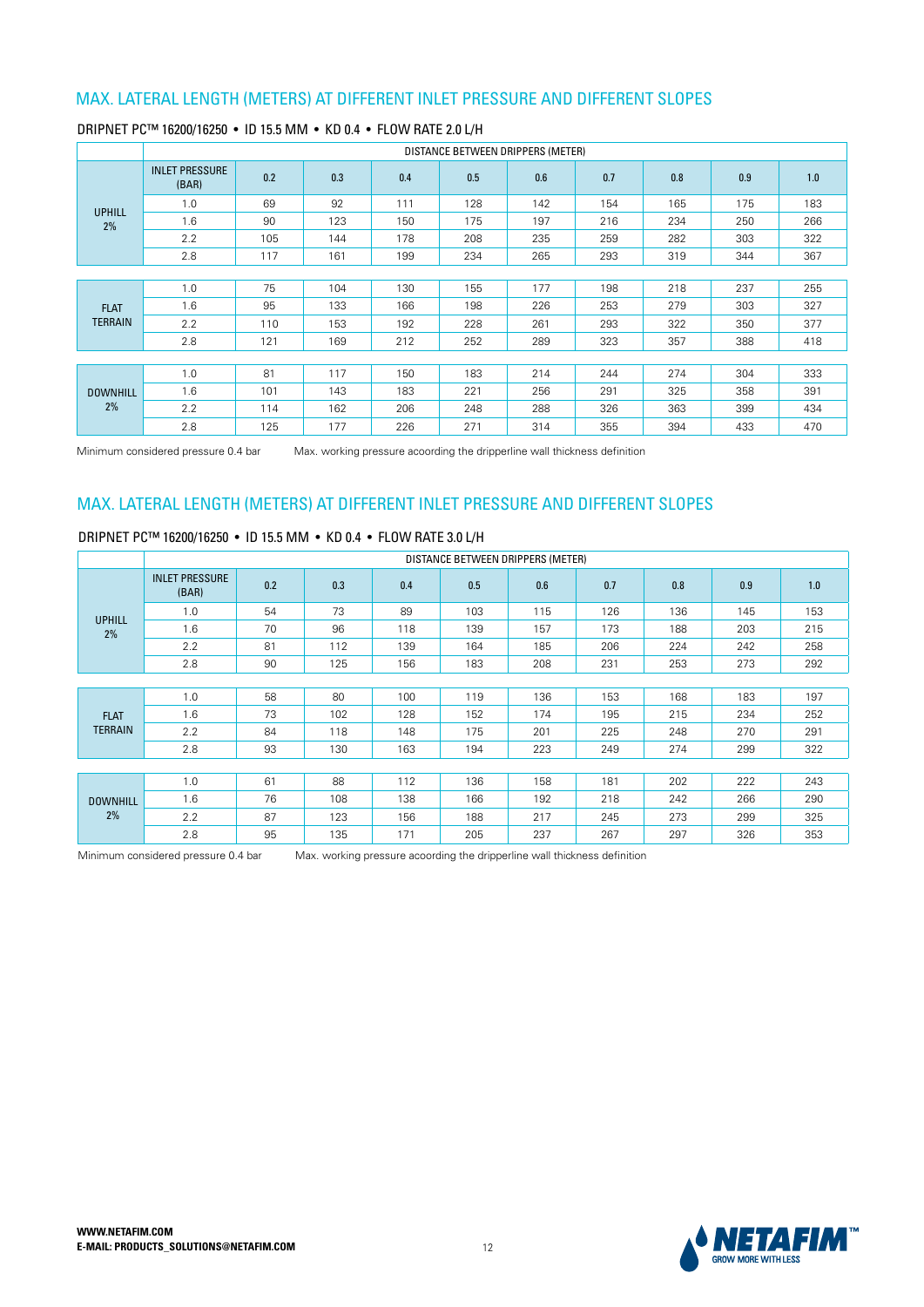|                 |                                |     |     |     | DISTANCE BETWEEN DRIPPERS (METER) |     |     |     |     |     |
|-----------------|--------------------------------|-----|-----|-----|-----------------------------------|-----|-----|-----|-----|-----|
|                 | <b>INLET PRESSURE</b><br>(BAR) | 0.2 | 0.3 | 0.4 | 0.5                               | 0.6 | 0.7 | 0.8 | 0.9 | 1.0 |
| <b>UPHILL</b>   | 1.0                            | 47  | 63  | 78  | 90                                | 101 | 111 | 121 | 129 | 137 |
| 2%              | 1.6                            | 60  | 83  | 103 | 121                               | 137 | 151 | 165 | 177 | 189 |
|                 | 2.2                            | 70  | 97  | 120 | 142                               | 161 | 179 | 195 | 212 | 226 |
|                 | 2.8                            | 78  | 108 | 134 | 159                               | 181 | 201 | 220 | 238 | 255 |
|                 |                                |     |     |     |                                   |     |     |     |     |     |
|                 | 1.0                            | 49  | 69  | 86  | 103                               | 117 | 131 | 145 | 158 | 169 |
| <b>FLAT</b>     | 1.6                            | 63  | 88  | 110 | 131                               | 149 | 167 | 185 | 201 | 217 |
| <b>TERRAIN</b>  | 2.2                            | 72  | 101 | 127 | 151                               | 173 | 193 | 213 | 232 | 250 |
|                 | 2.8                            | 80  | 111 | 140 | 167                               | 191 | 214 | 236 | 257 | 277 |
|                 |                                |     |     |     |                                   |     |     |     |     |     |
|                 | 1.0                            | 52  | 74  | 95  | 115                               | 133 | 151 | 170 | 186 | 203 |
| <b>DOWNHILL</b> | 1.6                            | 65  | 92  | 117 | 141                               | 163 | 184 | 205 | 225 | 245 |
| 2%              | 2.2                            | 74  | 105 | 133 | 160                               | 184 | 208 | 231 | 254 | 275 |
|                 | 2.8                            | 81  | 115 | 146 | 175                               | 202 | 228 | 253 | 276 | 300 |

### DRIPNET PC™ 16200/16250 • ID 15.5 MM • KD 0.4 • FLOW RATE 3.8 L/H

Minimum considered pressure 0.4 bar Max. working pressure acoording the dripperline wall thickness definition

### MAX. LATERAL LENGTH (METERS) AT DIFFERENT INLET PRESSURE AND DIFFERENT SLOPES

#### DRIPNET PC™ 22135/22150/22250 · ID 22.2 MM · KD 0.18 · FLOW RATE 0.6 L/H

|                 |                                |     |     |      | DISTANCE BETWEEN DRIPPERS (METER) |      |      |      |      |      |
|-----------------|--------------------------------|-----|-----|------|-----------------------------------|------|------|------|------|------|
|                 | <b>INLET PRESSURE</b><br>(BAR) | 0.2 | 0.3 | 0.4  | 0.5                               | 0.6  | 0.7  | 0.8  | 0.9  | 1.0  |
| <b>UPHILL</b>   | 1.0                            | 211 | 244 | 262  | 273                               | 280  | 285  | 288  | 290  | 292  |
| 2%              | 1.5                            | 303 | 370 | 414  | 445                               | 466  | 482  | 494  | 502  | 510  |
|                 | 2.0                            | 368 | 462 | 529  | 578                               | 616  | 645  | 668  | 687  | 701  |
|                 | 2.5                            | 420 | 535 | 622  | 688                               | 741  | 783  | 818  | 846  | 870  |
|                 |                                |     |     |      |                                   |      |      |      |      |      |
|                 | 1.0                            | 324 | 443 | 548  | 644                               | 733  | 816  | 895  | 970  | 1043 |
| <b>FLAT</b>     | 1.5                            | 400 | 548 | 679  | 799                               | 910  | 1014 | 1112 | 1206 | 1296 |
| <b>TERRAIN</b>  | 2.0                            | 456 | 625 | 775  | 913                               | 1039 | 1159 | 1271 | 1379 | 1482 |
|                 | 2.5                            | 501 | 688 | 854  | 1005                              | 1145 | 1277 | 1402 | 1520 | 1634 |
|                 |                                |     |     |      |                                   |      |      |      |      |      |
|                 | 1.0                            | 445 | 669 | 864  | 1052                              | 1235 | 1414 | 1590 | 1762 | 1932 |
| <b>DOWNHILL</b> | 1.5                            | 502 | 740 | 950  | 1153                              | 1349 | 1539 | 1726 | 1909 | 2088 |
| 2%              | 2.0                            | 547 | 797 | 1022 | 1236                              | 1442 | 1642 | 1838 | 2030 | 2217 |
|                 | 2.5                            | 585 | 847 | 1083 | 1307                              | 1522 | 1731 | 1935 | 2134 | 2329 |

Minimum considered pressure 0.4 bar Max, working pressure acoording the dripperline wall thickness definition less that the methods are considered to recommended to exceed 800 meters lateral length<br>Due to lateral filling time and flushing effectiveness it is not recommended to exceed 800 meters lateral length

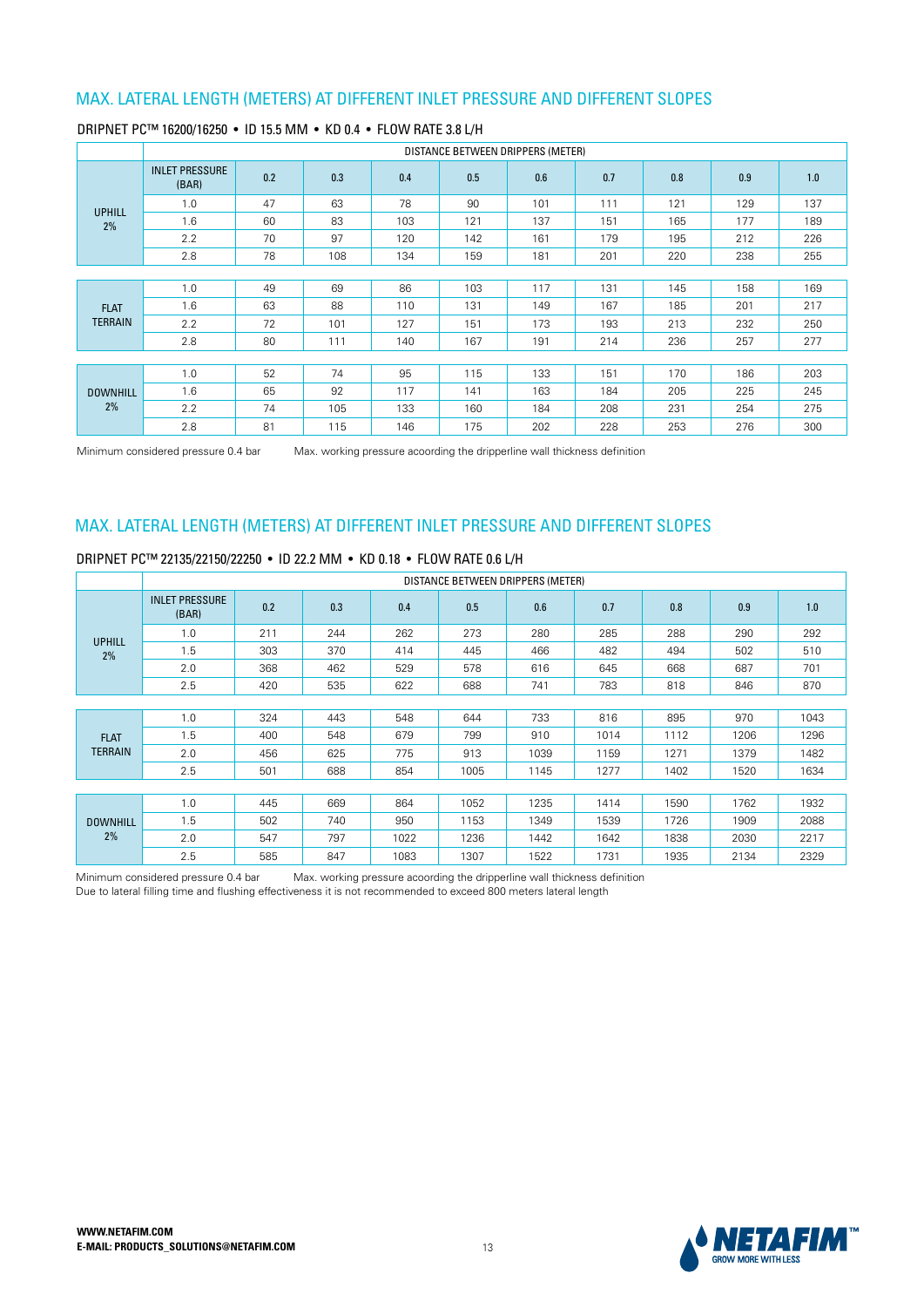|                 |                                |     |     |     | DISTANCE BETWEEN DRIPPERS (METER) |      |      |      |      |      |
|-----------------|--------------------------------|-----|-----|-----|-----------------------------------|------|------|------|------|------|
|                 | <b>INLET PRESSURE</b><br>(BAR) | 0.2 | 0.3 | 0.4 | 0.5                               | 0.6  | 0.7  | 0.8  | 0.9  | 1.0  |
| <b>UPHILL</b>   | 1.0                            | 172 | 209 | 232 | 249                               | 259  | 267  | 274  | 278  | 281  |
| 2%              | 1.5                            | 236 | 299 | 345 | 380                               | 406  | 428  | 445  | 458  | 470  |
|                 | 2.0                            | 281 | 363 | 426 | 476                               | 517  | 551  | 579  | 603  | 623  |
|                 | 2.5                            | 317 | 414 | 491 | 554                               | 607  | 651  | 690  | 723  | 751  |
|                 |                                |     |     |     |                                   |      |      |      |      |      |
|                 | 1.0                            | 232 | 318 | 394 | 464                               | 527  | 588  | 645  | 699  | 752  |
| <b>FLAT</b>     | 1.5                            | 287 | 394 | 488 | 575                               | 655  | 730  | 802  | 869  | 934  |
| <b>TERRAIN</b>  | 2.0                            | 327 | 449 | 558 | 657                               | 748  | 834  | 916  | 994  | 1069 |
|                 | 2.5                            | 360 | 494 | 614 | 723                               | 824  | 920  | 1010 | 1095 | 1178 |
|                 |                                |     |     |     |                                   |      |      |      |      |      |
|                 | 1.0                            | 295 | 436 | 576 | 710                               | 829  | 946  | 1059 | 1171 | 1281 |
| <b>DOWNHILL</b> | 1.5                            | 339 | 493 | 642 | 785                               | 914  | 1039 | 1162 | 1281 | 1398 |
| 2%              | 2.0                            | 374 | 538 | 696 | 846                               | 983  | 1116 | 1245 | 1371 | 1494 |
|                 | 2.5                            | 403 | 577 | 742 | 898                               | 1043 | 1182 | 1317 | 1449 | 1577 |

#### DRIPNET PC™ 22135/22150/22250 · ID 22.2 MM · KD 0.18 · FLOW RATE 1.0 L/H

Minimum considered pressure 0.4 bar Max. working pressure acoording the dripperline wall thickness definition Due to lateral filling time and flushing effectiveness it is not recommended to exceed 800 meters lateral length

### MAX. LATERAL LENGTH (METERS) AT DIFFERENT INLET PRESSURE AND DIFFERENT SLOPES

### DRIPNET PC™ 22135/22150/22250 · ID 22.2 MM · KD 0.18 · FLOW RATE 1.6 L/H

|                 |                                |     |     |     |     | DISTANCE BETWEEN DRIPPERS (METER) |     |     |      |      |
|-----------------|--------------------------------|-----|-----|-----|-----|-----------------------------------|-----|-----|------|------|
|                 | <b>INLET PRESSURE</b><br>(BAR) | 0.2 | 0.3 | 0.4 | 0.5 | 0.6                               | 0.7 | 0.8 | 0.9  | 1.0  |
| <b>UPHILL</b>   | 1.0                            | 138 | 173 | 198 | 217 | 231                               | 242 | 251 | 257  | 263  |
| 2%              | 1.5                            | 184 | 238 | 280 | 315 | 343                               | 365 | 386 | 402  | 417  |
|                 | 2.0                            | 216 | 284 | 339 | 385 | 423                               | 456 | 486 | 511  | 534  |
|                 | 2.5                            | 242 | 321 | 386 | 441 | 488                               | 529 | 566 | 599  | 629  |
|                 |                                |     |     |     |     |                                   |     |     |      |      |
|                 | 1.0                            | 171 | 235 | 291 | 343 | 390                               | 435 | 478 | 518  | 557  |
| <b>FLAT</b>     | 1.5                            | 211 | 290 | 361 | 425 | 484                               | 540 | 593 | 644  | 691  |
| <b>TERRAIN</b>  | 2.0                            | 241 | 331 | 412 | 485 | 553                               | 617 | 678 | 735  | 791  |
|                 | 2.5                            | 265 | 365 | 453 | 534 | 610                               | 680 | 746 | 810  | 872  |
|                 |                                |     |     |     |     |                                   |     |     |      |      |
|                 | 1.0                            | 205 | 299 | 391 | 481 | 570                               | 658 | 738 | 813  | 887  |
| <b>DOWNHILL</b> | 1.5                            | 240 | 345 | 445 | 542 | 637                               | 729 | 814 | 896  | 976  |
| 2%              | 2.0                            | 266 | 380 | 487 | 590 | 690                               | 788 | 878 | 965  | 1050 |
|                 | 2.5                            | 288 | 409 | 523 | 631 | 736                               | 838 | 933 | 1024 | 1113 |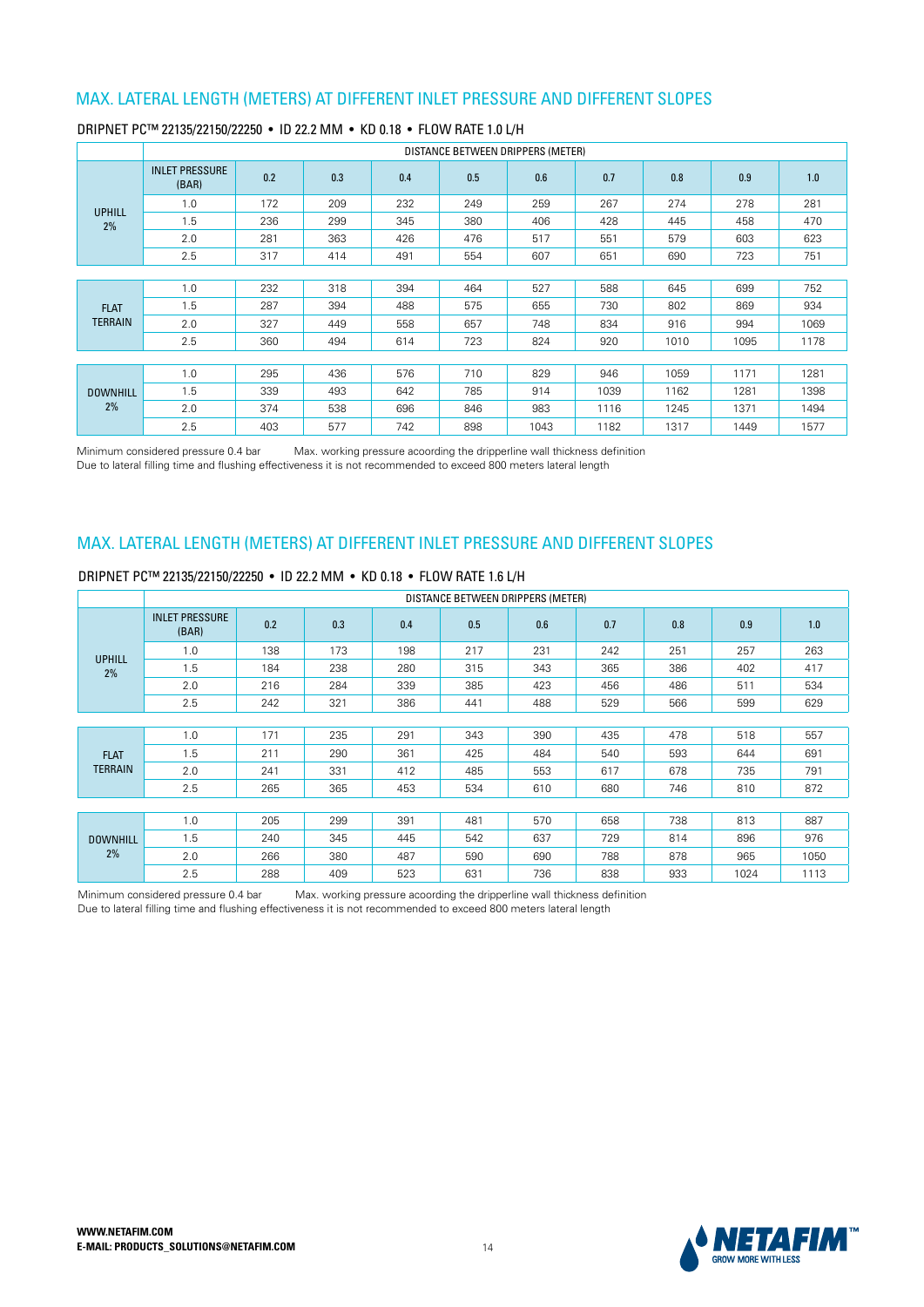|                 |                                |     |     |     | DISTANCE BETWEEN DRIPPERS (METER) |     |     |     |     |     |
|-----------------|--------------------------------|-----|-----|-----|-----------------------------------|-----|-----|-----|-----|-----|
|                 | <b>INLET PRESSURE</b><br>(BAR) | 0.2 | 0.3 | 0.4 | 0.5                               | 0.6 | 0.7 | 0.8 | 0.9 | 1.0 |
| <b>UPHILL</b>   | 1.0                            | 123 | 157 | 182 | 201                               | 215 | 228 | 237 | 245 | 252 |
| 2%              | 1.5                            | 162 | 212 | 252 | 284                               | 311 | 335 | 355 | 373 | 388 |
|                 | 2.0                            | 190 | 251 | 302 | 344                               | 381 | 413 | 441 | 466 | 489 |
|                 | 2.5                            | 212 | 283 | 342 | 392                               | 436 | 475 | 510 | 542 | 571 |
|                 |                                |     |     |     |                                   |     |     |     |     |     |
|                 | 1.0                            | 148 | 203 | 252 | 297                               | 338 | 377 | 414 | 449 | 482 |
| <b>FLAT</b>     | 1.5                            | 183 | 251 | 312 | 368                               | 419 | 468 | 514 | 557 | 599 |
| <b>TERRAIN</b>  | 2.0                            | 208 | 287 | 356 | 420                               | 479 | 535 | 587 | 637 | 685 |
|                 | 2.5                            | 229 | 316 | 392 | 463                               | 528 | 589 | 647 | 702 | 755 |
|                 |                                |     |     |     |                                   |     |     |     |     |     |
|                 | 1.0                            | 174 | 252 | 327 | 401                               | 473 | 545 | 616 | 686 | 748 |
| <b>DOWNHILL</b> | 1.5                            | 204 | 292 | 375 | 456                               | 534 | 610 | 686 | 760 | 826 |
| 2%              | 2.0                            | 227 | 323 | 413 | 499                               | 582 | 663 | 742 | 819 | 890 |
|                 | 2.5                            | 247 | 349 | 444 | 536                               | 623 | 708 | 790 | 871 | 946 |

#### DRIPNET PC™ 22135/22150/22250 · ID 22.2 MM · KD 0.18 · FLOW RATE 2.0 L/H

Minimum considered pressure 0.4 bar Max. working pressure acoording the dripperline wall thickness definition Due to lateral filling time and flushing effectiveness it is not recommended to exceed 800 meters lateral length

### MAX. LATERAL LENGTH (METERS) AT DIFFERENT INLET PRESSURE AND DIFFERENT SLOPES

### DRIPNET PC™ 22135/22150/22250 • ID 22.2 MM • KD 0.18 • FLOW RATE 3.0 L/H

|                 |                                |     |     |     |     | DISTANCE BETWEEN DRIPPERS (METER) |     |     |     |     |
|-----------------|--------------------------------|-----|-----|-----|-----|-----------------------------------|-----|-----|-----|-----|
|                 | <b>INLET PRESSURE</b><br>(BAR) | 0.2 | 0.3 | 0.4 | 0.5 | 0.6                               | 0.7 | 0.8 | 0.9 | 1.0 |
| <b>UPHILL</b>   | 1.0                            | 99  | 128 | 152 | 170 | 185                               | 198 | 209 | 218 | 226 |
| 2%              | 1.5                            | 128 | 170 | 204 | 233 | 258                               | 280 | 299 | 317 | 332 |
|                 | 2.0                            | 149 | 200 | 242 | 278 | 310                               | 339 | 365 | 388 | 409 |
|                 | 2.5                            | 166 | 223 | 272 | 314 | 352                               | 386 | 417 | 445 | 471 |
|                 |                                |     |     |     |     |                                   |     |     |     |     |
|                 | 1.0                            | 114 | 156 | 194 | 229 | 260                               | 291 | 319 | 347 | 372 |
| <b>FLAT</b>     | 1.5                            | 140 | 193 | 240 | 284 | 323                               | 361 | 396 | 430 | 462 |
| <b>TERRAIN</b>  | 2.0                            | 160 | 221 | 274 | 324 | 369                               | 412 | 453 | 491 | 529 |
|                 | 2.5                            | 176 | 243 | 302 | 357 | 407                               | 454 | 499 | 542 | 583 |
|                 |                                |     |     |     |     |                                   |     |     |     |     |
|                 | 1.0                            | 129 | 185 | 238 | 291 | 341                               | 391 | 440 | 489 | 537 |
| <b>DOWNHILL</b> | 1.5                            | 153 | 217 | 278 | 336 | 391                               | 445 | 498 | 551 | 602 |
| 2%              | 2.0                            | 171 | 242 | 308 | 370 | 430                               | 488 | 545 | 600 | 654 |
|                 | 2.5                            | 186 | 263 | 333 | 400 | 463                               | 524 | 584 | 642 | 699 |

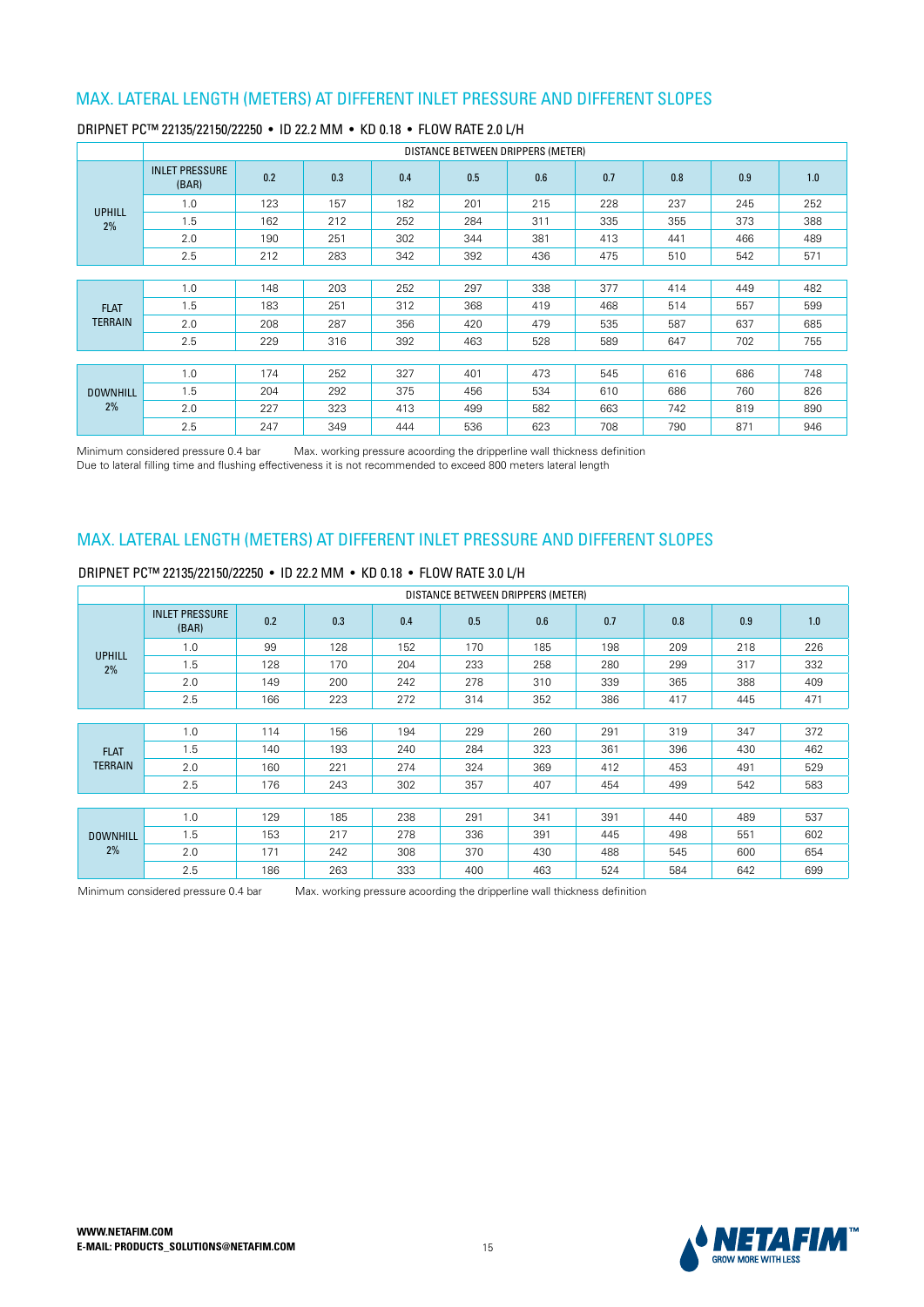|                 |                                |     |     |     |     | DISTANCE BETWEEN DRIPPERS (METER) |     |     |     |     |
|-----------------|--------------------------------|-----|-----|-----|-----|-----------------------------------|-----|-----|-----|-----|
|                 | <b>INLET PRESSURE</b><br>(BAR) | 0.2 | 0.3 | 0.4 | 0.5 | 0.6                               | 0.7 | 0.8 | 0.9 | 1.0 |
| <b>UPHILL</b>   | 1.0                            | 87  | 113 | 135 | 153 | 167                               | 181 | 191 | 201 | 209 |
| 2%              | 1.5                            | 111 | 149 | 180 | 206 | 229                               | 250 | 268 | 285 | 300 |
|                 | 2.0                            | 129 | 174 | 212 | 245 | 274                               | 300 | 323 | 346 | 365 |
|                 | 2.5                            | 143 | 194 | 237 | 275 | 309                               | 340 | 368 | 393 | 418 |
|                 |                                |     |     |     |     |                                   |     |     |     |     |
|                 | 1.0                            | 98  | 134 | 167 | 197 | 224                               | 250 | 274 | 298 | 320 |
| <b>FLAT</b>     | 1.5                            | 120 | 166 | 206 | 244 | 278                               | 310 | 340 | 370 | 397 |
| <b>TERRAIN</b>  | 2.0                            | 137 | 189 | 236 | 278 | 317                               | 354 | 389 | 422 | 454 |
|                 | 2.5                            | 151 | 208 | 259 | 306 | 349                               | 390 | 429 | 465 | 501 |
|                 |                                |     |     |     |     |                                   |     |     |     |     |
|                 | 1.0                            | 109 | 155 | 200 | 242 | 283                               | 324 | 364 | 403 | 442 |
| <b>DOWNHILL</b> | 1.5                            | 130 | 184 | 234 | 282 | 328                               | 372 | 416 | 459 | 501 |
| 2%              | 2.0                            | 145 | 205 | 260 | 312 | 362                               | 410 | 457 | 502 | 547 |
|                 | 2.5                            | 158 | 223 | 282 | 338 | 391                               | 442 | 491 | 540 | 587 |

#### DRIPNET PC™ 22135/22150/22250 · ID 22.2 MM · KD 0.18 · FLOW RATE 3.8 L/H

Minimum considered pressure 0.4 bar Max. working pressure acoording the dripperline wall thickness definition

### MAX. LATERAL LENGTH (METERS) AT DIFFERENT INLET PRESSURE AND DIFFERENT SLOPES

|                               |                                |     |      |      | DISTANCE BETWEEN DRIPPERS (METER) |      |      |      |      |      |
|-------------------------------|--------------------------------|-----|------|------|-----------------------------------|------|------|------|------|------|
|                               | <b>INLET PRESSURE</b><br>(BAR) | 0.2 | 0.3  | 0.4  | 0.5                               | 0.6  | 0.7  | 0.8  | 0.9  | 1.0  |
|                               | 1.2                            | 302 | 338  | 358  | 370                               | 377  | 382  | 386  | 388  | 390  |
| <b>UPHILL</b>                 | 1.4                            | 351 | 401  | 430  | 448                               | 460  | 468  | 474  | 479  | 482  |
| 2%                            | 1.6                            | 394 | 457  | 495  | 520                               | 538  | 550  | 559  | 566  | 571  |
|                               | 1.8                            | 432 | 508  | 556  | 588                               | 611  | 627  | 640  | 650  | 657  |
|                               | 2.0                            | 467 | 554  | 611  | 651                               | 680  | 701  | 718  | 730  | 740  |
|                               |                                |     |      |      |                                   |      |      |      |      |      |
|                               | 1.2                            | 499 | 660  | 801  | 929                               | 1048 | 1159 | 1265 | 1366 | 1463 |
|                               | 1.4                            | 541 | 715  | 868  | 1007                              | 1135 | 1257 | 1371 | 1481 | 1586 |
| <b>FLAT</b><br><b>TERRAIN</b> | 1.6                            | 577 | 763  | 926  | 1075                              | 1213 | 1342 | 1465 | 1581 | 1694 |
|                               | 1.8                            | 610 | 806  | 979  | 1136                              | 1282 | 1418 | 1548 | 1672 | 1791 |
|                               | 2.0                            | 640 | 846  | 1027 | 1192                              | 1345 | 1488 | 1625 | 1754 | 1879 |
|                               |                                |     |      |      |                                   |      |      |      |      |      |
|                               | 1.2                            | 720 | 1004 | 1270 | 1527                              | 1774 | 2017 | 2254 | 2488 | 2719 |
|                               | 1.4                            | 749 | 1041 | 1315 | 1577                              | 1831 | 2078 | 2321 | 2560 | 2794 |
| <b>DOWNHILL</b><br>2%         | 1.6                            | 775 | 1075 | 1355 | 1624                              | 1883 | 2135 | 2382 | 2625 | 2864 |
|                               | 1.8                            | 800 | 1106 | 1393 | 1667                              | 1931 | 2188 | 2439 | 2687 | 2929 |
|                               | 2.0                            | 822 | 1136 | 1429 | 1708                              | 1976 | 2238 | 2494 | 2744 | 2990 |

#### DRIPNET PC™ 25135/25150/25250 · ID 25.0 MM · KD 0.04 · FLOW RATE 0.6 L/H

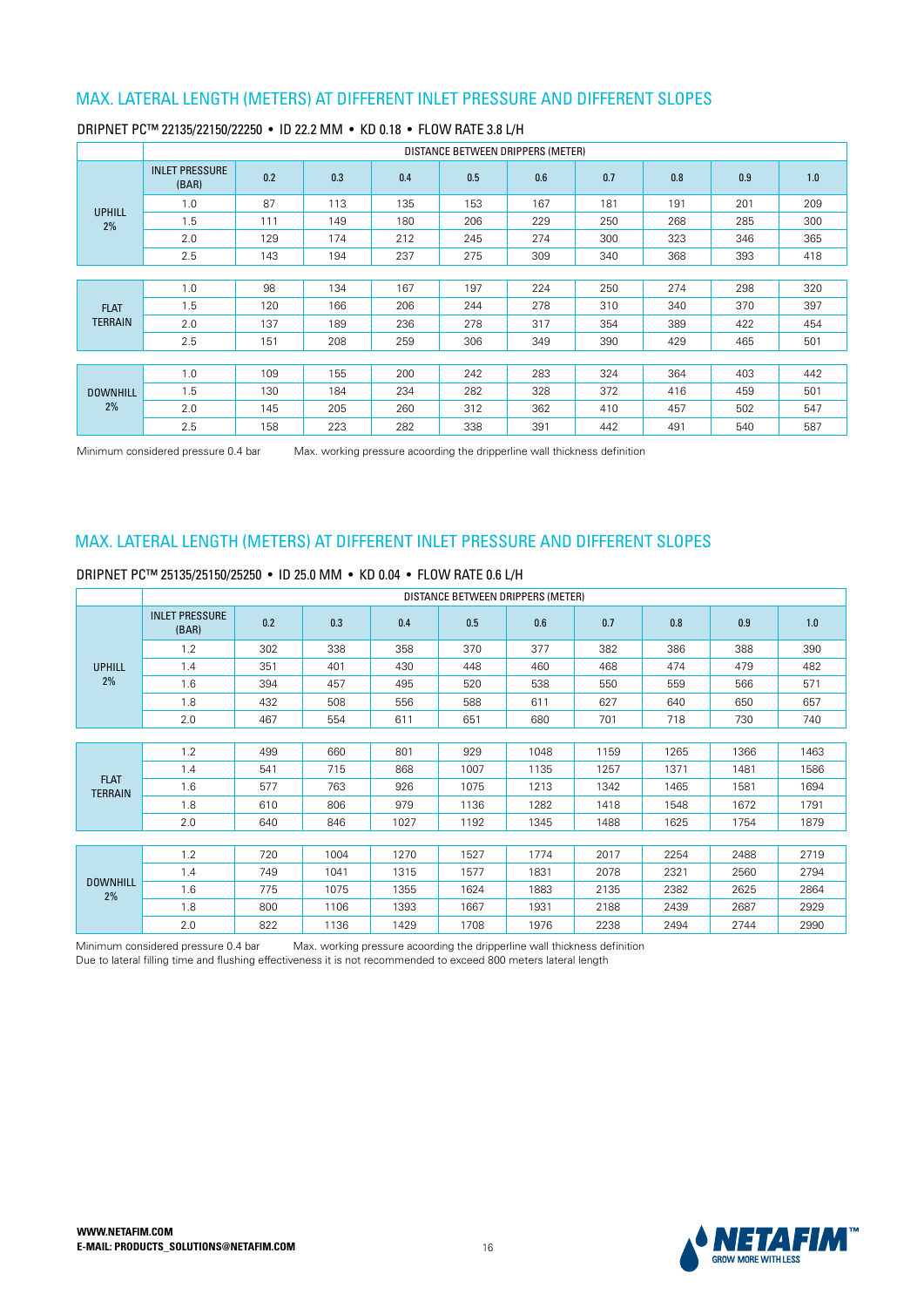|                               |                                |     |     |     |      | DISTANCE BETWEEN DRIPPERS (METER) |      |      |      |      |
|-------------------------------|--------------------------------|-----|-----|-----|------|-----------------------------------|------|------|------|------|
|                               | <b>INLET PRESSURE</b><br>(BAR) | 0.2 | 0.3 | 0.4 | 0.5  | 0.6                               | 0.7  | 0.8  | 0.9  | 1.0  |
|                               | 1.2                            | 252 | 295 | 322 | 340  | 352                               | 361  | 368  | 374  | 377  |
| <b>UPHILL</b>                 | 1.4                            | 287 | 341 | 378 | 403  | 421                               | 435  | 446  | 454  | 460  |
| 2%                            | 1.6                            | 318 | 383 | 427 | 460  | 484                               | 503  | 518  | 529  | 539  |
|                               | 1.8                            | 345 | 419 | 472 | 512  | 542                               | 566  | 584  | 599  | 612  |
|                               | 2.0                            | 369 | 452 | 513 | 559  | 595                               | 624  | 646  | 666  | 682  |
|                               |                                |     |     |     |      |                                   |      |      |      |      |
|                               | 1.2                            | 360 | 476 | 578 | 670  | 756                               | 837  | 913  | 986  | 1056 |
|                               | 1.4                            | 389 | 515 | 626 | 726  | 819                               | 907  | 990  | 1068 | 1145 |
| <b>FLAT</b><br><b>TERRAIN</b> | 1.6                            | 416 | 550 | 668 | 776  | 875                               | 968  | 1057 | 1141 | 1222 |
|                               | 1.8                            | 439 | 581 | 706 | 820  | 925                               | 1023 | 1118 | 1207 | 1292 |
|                               | 2.0                            | 461 | 610 | 741 | 860  | 970                               | 1074 | 1172 | 1266 | 1356 |
|                               |                                |     |     |     |      |                                   |      |      |      |      |
|                               | 1.2                            | 476 | 679 | 858 | 1025 | 1186                              | 1343 | 1496 | 1647 | 1795 |
|                               | 1.4                            | 499 | 707 | 890 | 1063 | 1228                              | 1390 | 1546 | 1700 | 1851 |
| <b>DOWNHILL</b><br>2%         | 1.6                            | 519 | 732 | 921 | 1098 | 1267                              | 1432 | 1592 | 1750 | 1904 |
|                               | 1.8                            | 538 | 756 | 949 | 1130 | 1303                              | 1471 | 1635 | 1796 | 1953 |
|                               | 2.0                            | 556 | 778 | 975 | 1160 | 1337                              | 1509 | 1675 | 1839 | 1999 |

#### DRIPNET PC™ 25135/25150/25250 · ID 25.0 MM · KD 0.04 · FLOW RATE 1.0 L/H

Minimum considered pressure 0.4 bar Max. working pressure acoording the dripperline wall thickness definition Due to lateral filling time and flushing effectiveness it is not recommended to exceed 800 meters lateral length

#### MAX. LATERAL LENGTH (METERS) AT DIFFERENT INLET PRESSURE AND DIFFERENT SLOPES

#### DRIPNET PC™ 25135/25150/25250 • ID 25.0 MM • KD 0.04 • FLOW RATE 1.6 L/H

|                               |                                |     |     |     | DISTANCE BETWEEN DRIPPERS (METER) |     |      |      |      |      |
|-------------------------------|--------------------------------|-----|-----|-----|-----------------------------------|-----|------|------|------|------|
|                               | <b>INLET PRESSURE</b><br>(BAR) | 0.2 | 0.3 | 0.4 | 0.5                               | 0.6 | 0.7  | 0.8  | 0.9  | 1.0  |
|                               | 1.2                            | 206 | 248 | 279 | 301                               | 317 | 330  | 341  | 349  | 356  |
| <b>UPHILL</b>                 | 1.4                            | 231 | 283 | 320 | 350                               | 372 | 390  | 404  | 417  | 426  |
| 2%                            | 1.6                            | 253 | 313 | 357 | 392                               | 420 | 443  | 462  | 477  | 491  |
|                               | 1.8                            | 272 | 339 | 390 | 431                               | 464 | 491  | 514  | 534  | 550  |
|                               | 2.0                            | 290 | 363 | 420 | 466                               | 503 | 535  | 562  | 585  | 605  |
|                               |                                |     |     |     |                                   |     |      |      |      |      |
|                               | 1.2                            | 266 | 352 | 428 | 496                               | 560 | 620  | 676  | 731  | 782  |
|                               | 1.4                            | 288 | 381 | 463 | 538                               | 607 | 671  | 733  | 792  | 848  |
| <b>FLAT</b><br><b>TERRAIN</b> | 1.6                            | 307 | 407 | 494 | 574                               | 648 | 718  | 783  | 845  | 906  |
|                               | 1.8                            | 325 | 430 | 523 | 607                               | 685 | 758  | 827  | 894  | 958  |
|                               | 2.0                            | 341 | 451 | 548 | 637                               | 719 | 795  | 869  | 938  | 1005 |
|                               |                                |     |     |     |                                   |     |      |      |      |      |
|                               | 1.2                            | 330 | 464 | 592 | 718                               | 827 | 934  | 1038 | 1139 | 1238 |
|                               | 1.4                            | 348 | 486 | 618 | 747                               | 860 | 970  | 1076 | 1180 | 1282 |
| <b>DOWNHILL</b><br>2%         | 1.6                            | 364 | 507 | 642 | 773                               | 889 | 1002 | 1111 | 1218 | 1322 |
|                               | 1.8                            | 379 | 526 | 664 | 798                               | 917 | 1032 | 1144 | 1253 | 1359 |
|                               | 2.0                            | 393 | 543 | 685 | 821                               | 943 | 1060 | 1174 | 1285 | 1394 |

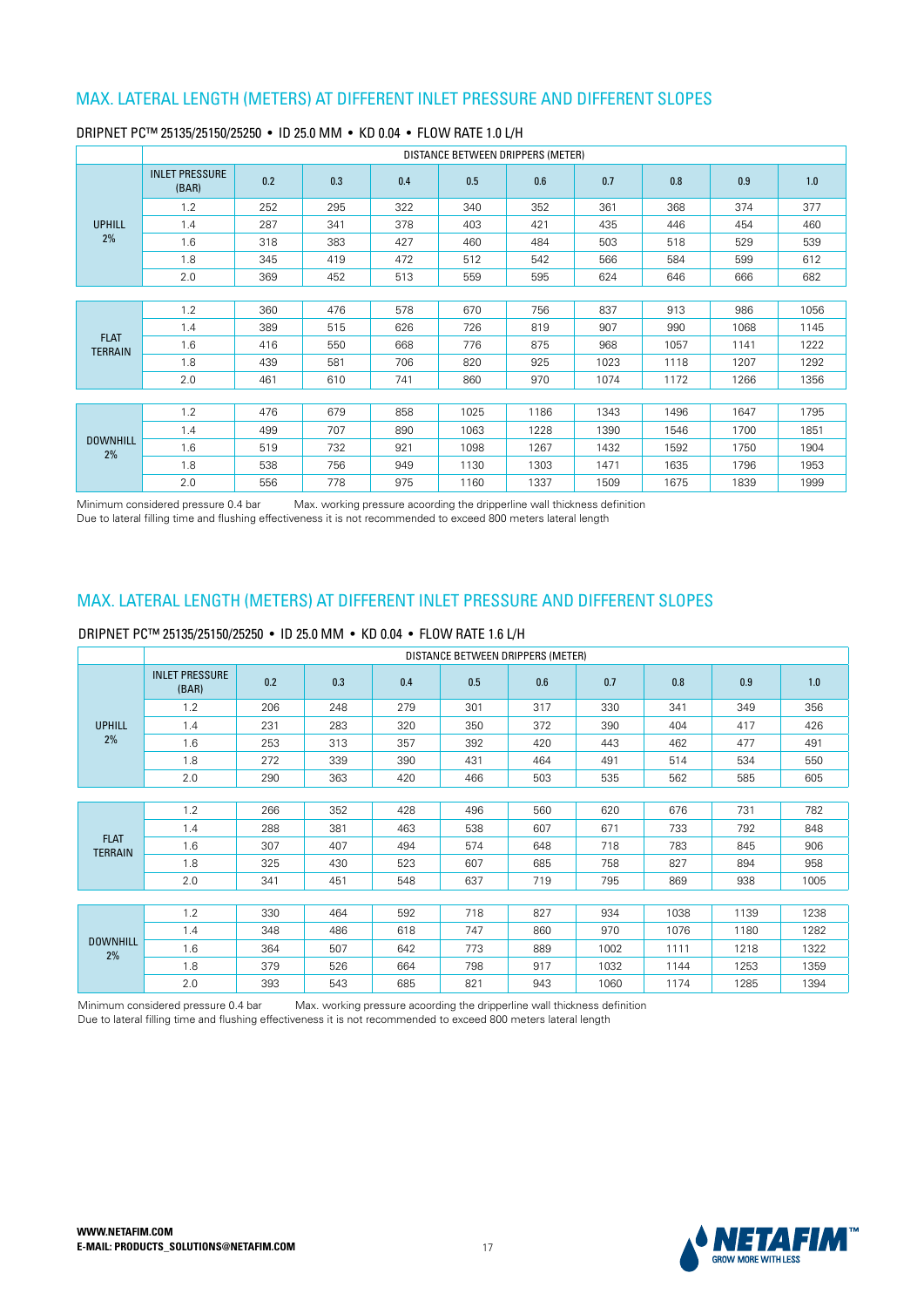|                               |                                |     |     |     | DISTANCE BETWEEN DRIPPERS (METER) |     |     |     |      |      |
|-------------------------------|--------------------------------|-----|-----|-----|-----------------------------------|-----|-----|-----|------|------|
|                               | <b>INLET PRESSURE</b><br>(BAR) | 0.2 | 0.3 | 0.4 | 0.5                               | 0.6 | 0.7 | 0.8 | 0.9  | 1.0  |
|                               | 1.2                            | 185 | 226 | 256 | 280                               | 298 | 312 | 324 | 333  | 341  |
| <b>UPHILL</b>                 | 1.4                            | 206 | 256 | 293 | 322                               | 345 | 364 | 380 | 393  | 405  |
| 2%                            | 1.6                            | 225 | 281 | 324 | 359                               | 387 | 411 | 430 | 447  | 462  |
|                               | 1.8                            | 242 | 304 | 352 | 392                               | 425 | 452 | 476 | 497  | 515  |
|                               | 2.0                            | 257 | 325 | 378 | 422                               | 458 | 490 | 518 | 542  | 563  |
|                               |                                |     |     |     |                                   |     |     |     |      |      |
|                               | 1.2                            | 230 | 305 | 371 | 430                               | 485 | 538 | 586 | 634  | 679  |
|                               | 1.4                            | 250 | 330 | 402 | 466                               | 526 | 582 | 636 | 687  | 736  |
| <b>FLAT</b><br><b>TERRAIN</b> | 1.6                            | 266 | 353 | 429 | 498                               | 562 | 622 | 679 | 734  | 786  |
|                               | 1.8                            | 281 | 373 | 453 | 526                               | 594 | 657 | 718 | 775  | 830  |
|                               | 2.0                            | 295 | 391 | 475 | 552                               | 623 | 690 | 753 | 814  | 871  |
|                               |                                |     |     |     |                                   |     |     |     |      |      |
|                               | 1.2                            | 278 | 389 | 495 | 598                               | 698 | 789 | 875 | 959  | 1042 |
|                               | 1.4                            | 294 | 410 | 518 | 624                               | 727 | 820 | 909 | 995  | 1080 |
| <b>DOWNHILL</b><br>2%         | 1.6                            | 309 | 428 | 540 | 648                               | 753 | 848 | 939 | 1029 | 1116 |
|                               | 1.8                            | 322 | 445 | 560 | 670                               | 777 | 875 | 968 | 1059 | 1149 |
|                               | 2.0                            | 334 | 460 | 578 | 691                               | 800 | 900 | 995 | 1088 | 1179 |

#### DRIPNET PC™ 25135/25150/25250 · ID 25.0 MM · KD 0.04 · FLOW RATE 2.0 L/H

Minimum considered pressure 0.4 bar Max. working pressure acoording the dripperline wall thickness definition Due to lateral filling time and flushing effectiveness it is not recommended to exceed 800 meters lateral length

### MAX. LATERAL LENGTH (METERS) AT DIFFERENT INLET PRESSURE AND DIFFERENT SLOPES

#### DRIPNET PC™ 25135/25150/25250 · ID 25.0 MM · KD 0.04 · FLOW RATE 3.0 L/H

|                               |                                |     |     |     | DISTANCE BETWEEN DRIPPERS (METER) |     |     |     |     |     |
|-------------------------------|--------------------------------|-----|-----|-----|-----------------------------------|-----|-----|-----|-----|-----|
|                               | <b>INLET PRESSURE</b><br>(BAR) | 0.2 | 0.3 | 0.4 | 0.5                               | 0.6 | 0.7 | 0.8 | 0.9 | 1.0 |
|                               | 1.2                            | 150 | 188 | 216 | 240                               | 258 | 274 | 287 | 299 | 309 |
| <b>UPHILL</b>                 | 1.4                            | 166 | 210 | 244 | 272                               | 295 | 315 | 332 | 347 | 360 |
| 2%                            | 1.6                            | 181 | 229 | 268 | 300                               | 327 | 350 | 370 | 389 | 405 |
|                               | 1.8                            | 193 | 246 | 289 | 325                               | 355 | 382 | 406 | 427 | 446 |
|                               | 2.0                            | 205 | 262 | 308 | 347                               | 381 | 411 | 438 | 461 | 482 |
|                               |                                |     |     |     |                                   |     |     |     |     |     |
|                               | 1.2                            | 178 | 235 | 286 | 332                               | 375 | 415 | 453 | 490 | 524 |
|                               | 1.4                            | 192 | 255 | 310 | 360                               | 406 | 449 | 490 | 530 | 568 |
| <b>FLAT</b><br><b>TERRAIN</b> | 1.6                            | 205 | 272 | 331 | 384                               | 434 | 480 | 524 | 566 | 607 |
|                               | 1.8                            | 217 | 287 | 350 | 406                               | 458 | 508 | 554 | 599 | 641 |
|                               | 2.0                            | 227 | 302 | 367 | 426                               | 481 | 533 | 582 | 628 | 673 |
|                               |                                |     |     |     |                                   |     |     |     |     |     |
|                               | 1.2                            | 206 | 285 | 360 | 432                               | 502 | 571 | 638 | 706 | 766 |
|                               | 1.4                            | 219 | 302 | 379 | 454                               | 526 | 596 | 666 | 734 | 796 |
| <b>DOWNHILL</b><br>2%         | 1.6                            | 230 | 317 | 397 | 474                               | 548 | 620 | 690 | 761 | 824 |
|                               | 1.8                            | 241 | 330 | 413 | 492                               | 568 | 641 | 714 | 785 | 850 |
|                               | 2.0                            | 251 | 343 | 428 | 509                               | 586 | 662 | 735 | 807 | 874 |